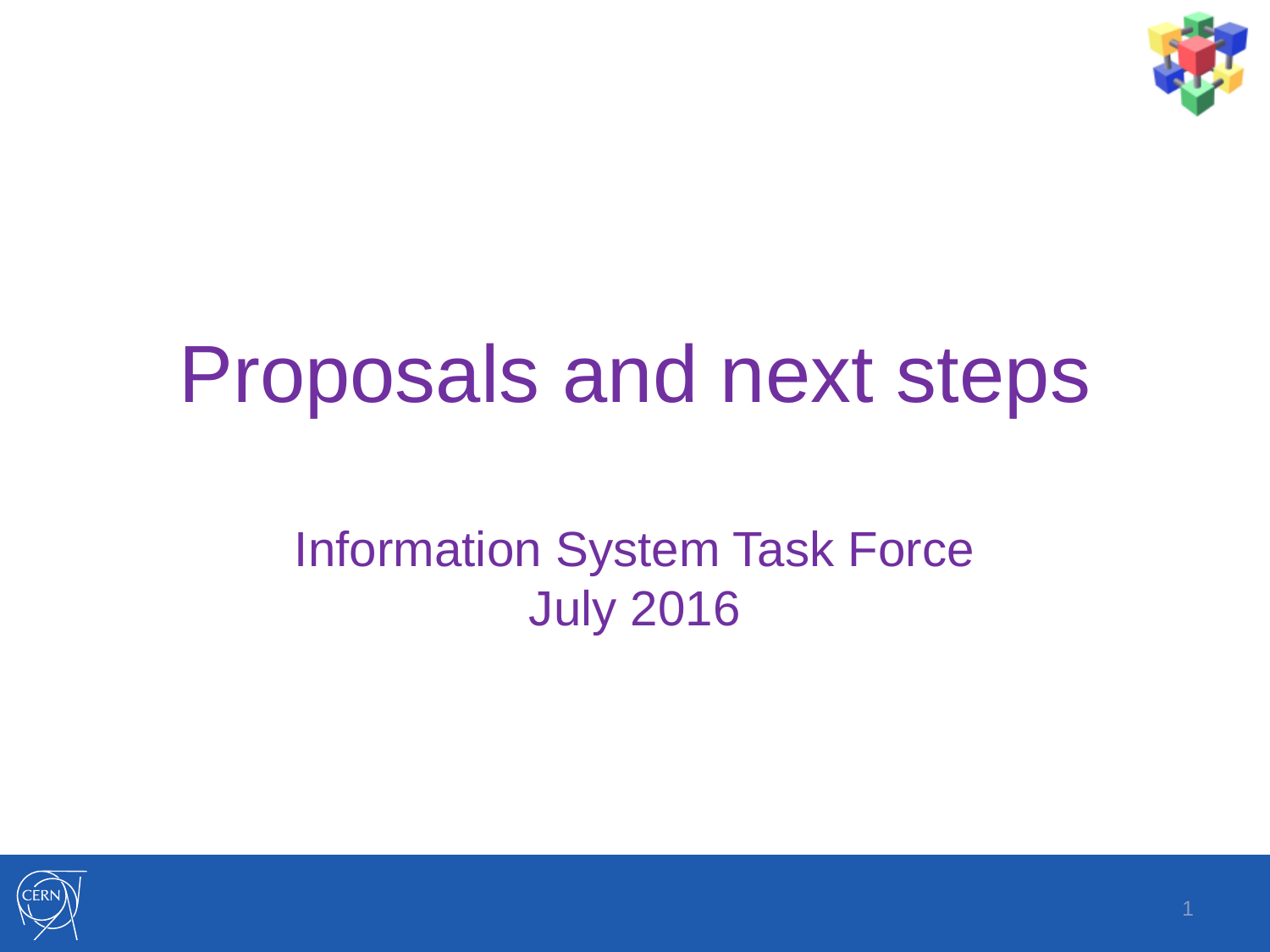### Current WLCG Information System



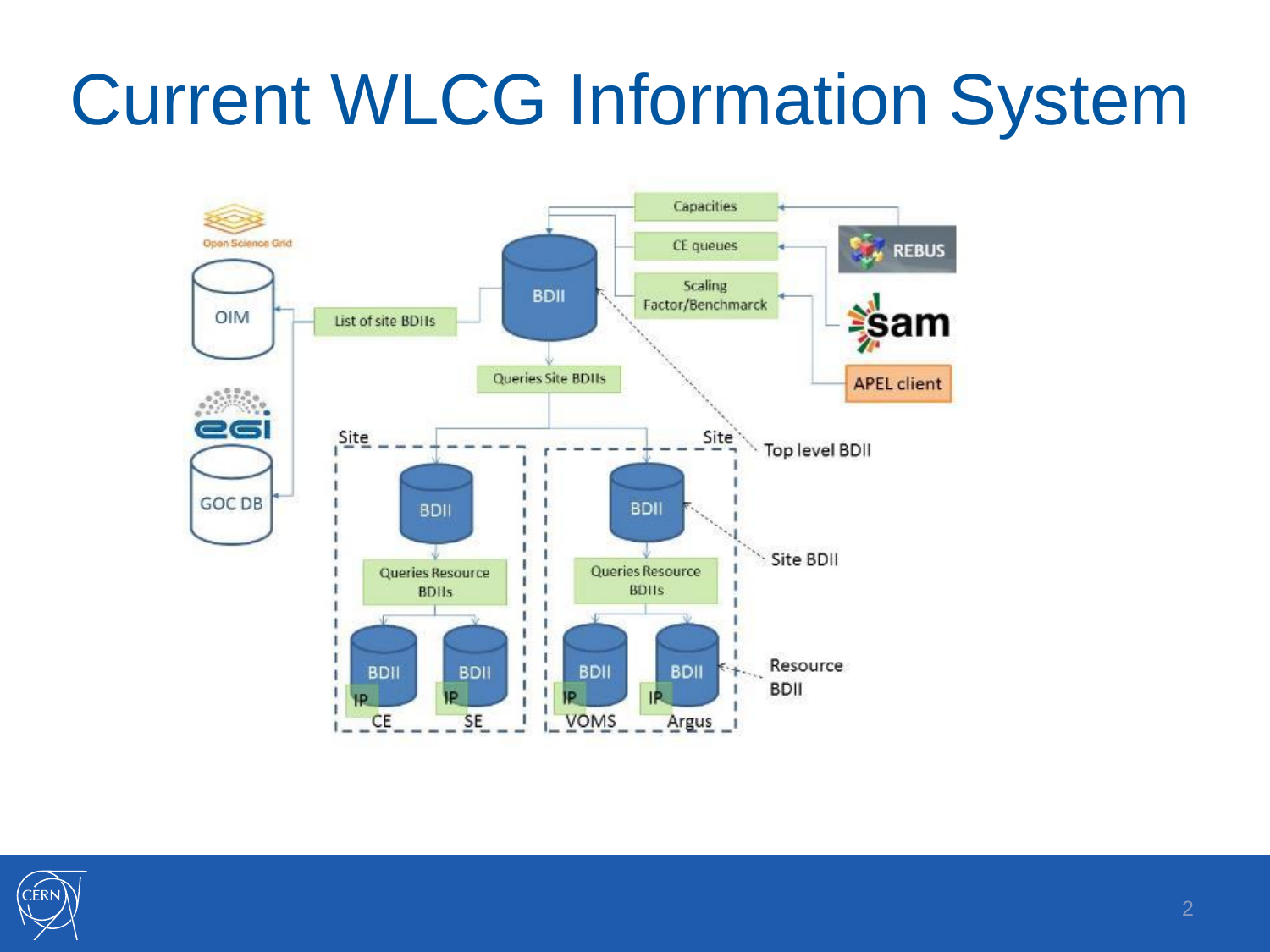#### WLCG tools dependencies on the IS

- REBUS [\(https://twiki.cern.ch/twiki/bin/view/EGEE/AllAboutREBUS\)](https://twiki.cern.ch/twiki/bin/view/EGEE/AllAboutREBUS)
	- It depends on the top BDII to get the information for the capacities view (Logical/Physical CPUs, HS06, Online and Nearline Storage)
- Monitoring
	- SAM3/ETF relies on the SAM BDII to get the list of queue names for CREAM and GRAM CEs
- APEL client
	- It depends on the top BDII to get the scaling factor/Benchmark (GlueHostBenchmarkSI00) to normalise accounting times
- MW upgrade campaigns
	- It uses service type and version information from the BDII

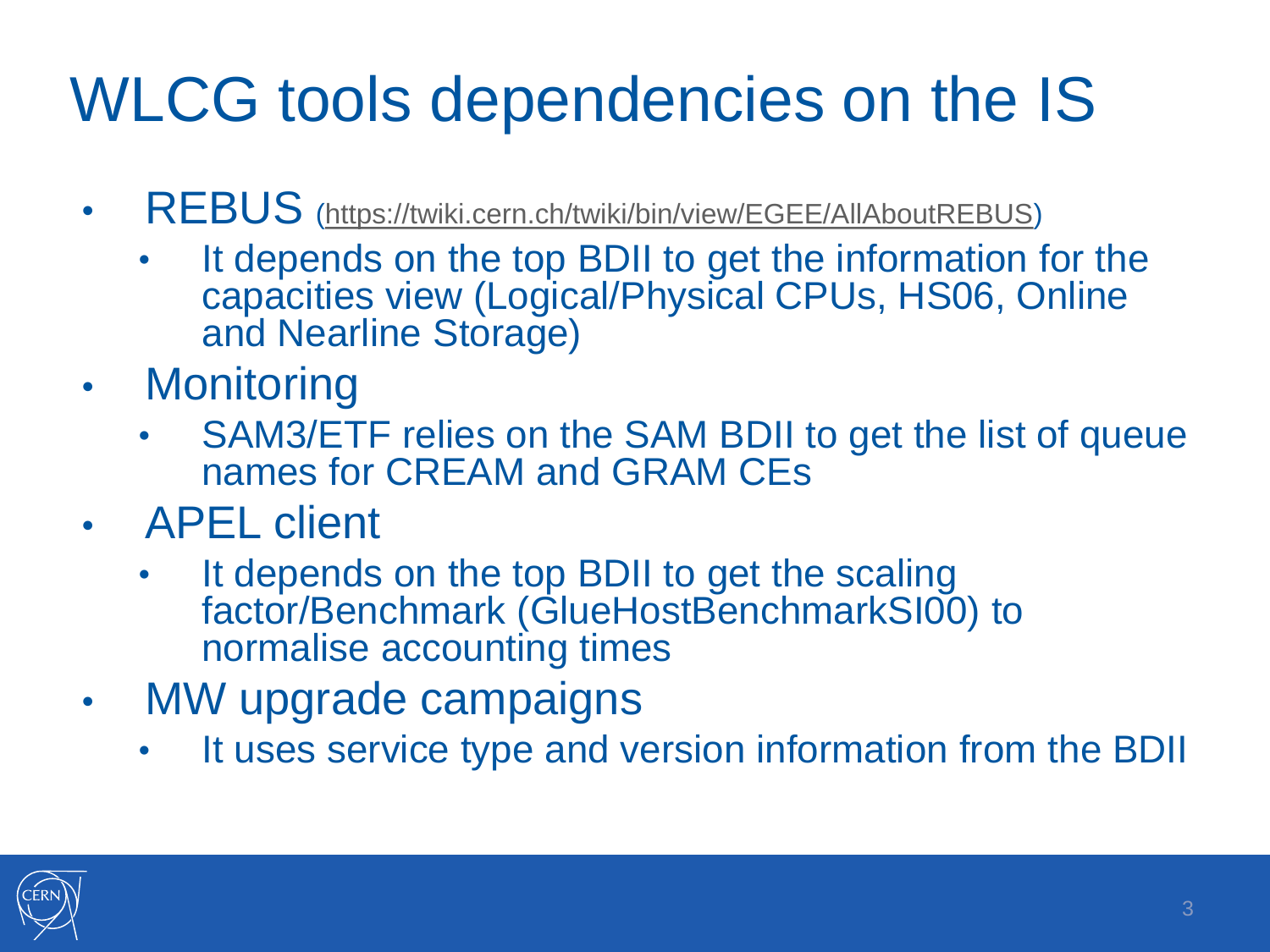#### LHC VOs dependencies on the IS (I)

|              | <b>Attributes vs</b><br><b>Information</b><br><b>Sources</b> | <b>Resource</b><br><b>BDII</b> | <b>Site</b><br><b>BDII</b> | <b>Top BDII</b> | <b>GOCDB</b> | <b>OIM</b> | <b>MyOSG</b> | <b>REBUS</b>   | <b>Manual</b><br>modifications?                                        |  |
|--------------|--------------------------------------------------------------|--------------------------------|----------------------------|-----------------|--------------|------------|--------------|----------------|------------------------------------------------------------------------|--|
| <b>ALICE</b> | Status of CEs                                                | D/C                            | D/C                        |                 |              |            |              |                | <b>NO</b>                                                              |  |
|              | Number of Waiting Jobs                                       | (CREAM)                        | (ARC)                      |                 |              |            |              |                |                                                                        |  |
|              | Number of Running Jobs                                       |                                |                            |                 |              |            |              |                |                                                                        |  |
| <b>ATLAS</b> | List of services and                                         |                                |                            |                 | D/C          | D/C        |              |                | <b>YES</b>                                                             |  |
|              | associated information:                                      |                                |                            |                 |              |            |              |                |                                                                        |  |
|              | $\bullet$ SEs                                                |                                |                            |                 |              |            |              |                |                                                                        |  |
|              | $\bullet$ CEs<br>• PerfSonars                                |                                |                            |                 |              |            |              |                |                                                                        |  |
|              | Queue name                                                   | D                              |                            | $\overline{C}$  |              |            |              |                |                                                                        |  |
|              | MaxCPUTime                                                   | D                              |                            | $\overline{C}$  |              |            |              |                |                                                                        |  |
|              | <b>MaxWallClockTime</b>                                      | $\mathsf{D}$                   |                            | $\overline{C}$  |              |            |              |                |                                                                        |  |
|              | List of sites and<br>associated information                  |                                |                            |                 | D/C          | D/C        |              |                |                                                                        |  |
|              | Site properties<br>(Lat, Long)                               | $\mathsf{D}$                   |                            | $\mathsf{C}$    |              |            |              |                |                                                                        |  |
|              | Site downtimes                                               |                                |                            |                 | D/C          | D/C        |              |                | <b>NO</b>                                                              |  |
|              | <b>HS06</b>                                                  | $D$ (EGI)                      |                            |                 |              |            | D (OSG)      | $\overline{C}$ | <b>YES</b>                                                             |  |
|              | Logical CPUs                                                 | D                              |                            |                 |              |            |              | $\mathsf{C}$   |                                                                        |  |
| <b>CMS</b>   | List of CEs                                                  | D                              |                            | $\mathsf{C}$    |              |            |              |                | <b>NO</b>                                                              |  |
|              | Queue name                                                   | D                              |                            | $\overline{C}$  |              |            |              |                | <b>YES</b>                                                             |  |
|              | MaxCPUTime                                                   | D                              |                            | $\mathsf{C}$    |              |            |              |                |                                                                        |  |
|              | MaxWallClockTime                                             | D                              |                            | $\mathsf C$     |              |            |              |                |                                                                        |  |
|              | Logical CPUs                                                 | D                              |                            | $\overline{C}$  |              |            |              |                |                                                                        |  |
|              | Site downtimes                                               |                                |                            |                 | D/C          | D/C        |              |                | <b>NO</b>                                                              |  |
| LHCb         | List of CEs                                                  | D                              |                            | $\mathsf{C}$    |              |            |              |                | <b>NO</b>                                                              |  |
|              | MaxCPUTime                                                   | D                              |                            | $\mathsf C$     |              |            |              |                |                                                                        |  |
|              | CPUScalingReference                                          | D                              |                            | $\overline{C}$  |              |            |              |                |                                                                        |  |
|              | Site properties                                              | D                              |                            | $\overline{C}$  |              |            |              |                |                                                                        |  |
|              | (Lat, Long)                                                  |                                |                            |                 |              |            |              |                | Dynamic: it changes very freq                                          |  |
|              | Site downtimes                                               |                                |                            |                 | D/C          |            |              |                | Static or semi-static informati<br>Defined: where the information<br>D |  |

|   | Dynamic: it changes very frequently                            |
|---|----------------------------------------------------------------|
|   | Static or semi-static information: it changes very rarely      |
| D | Defined: where the information is defined by the sites         |
| C | Consumed: where the information is consumed by the experiments |

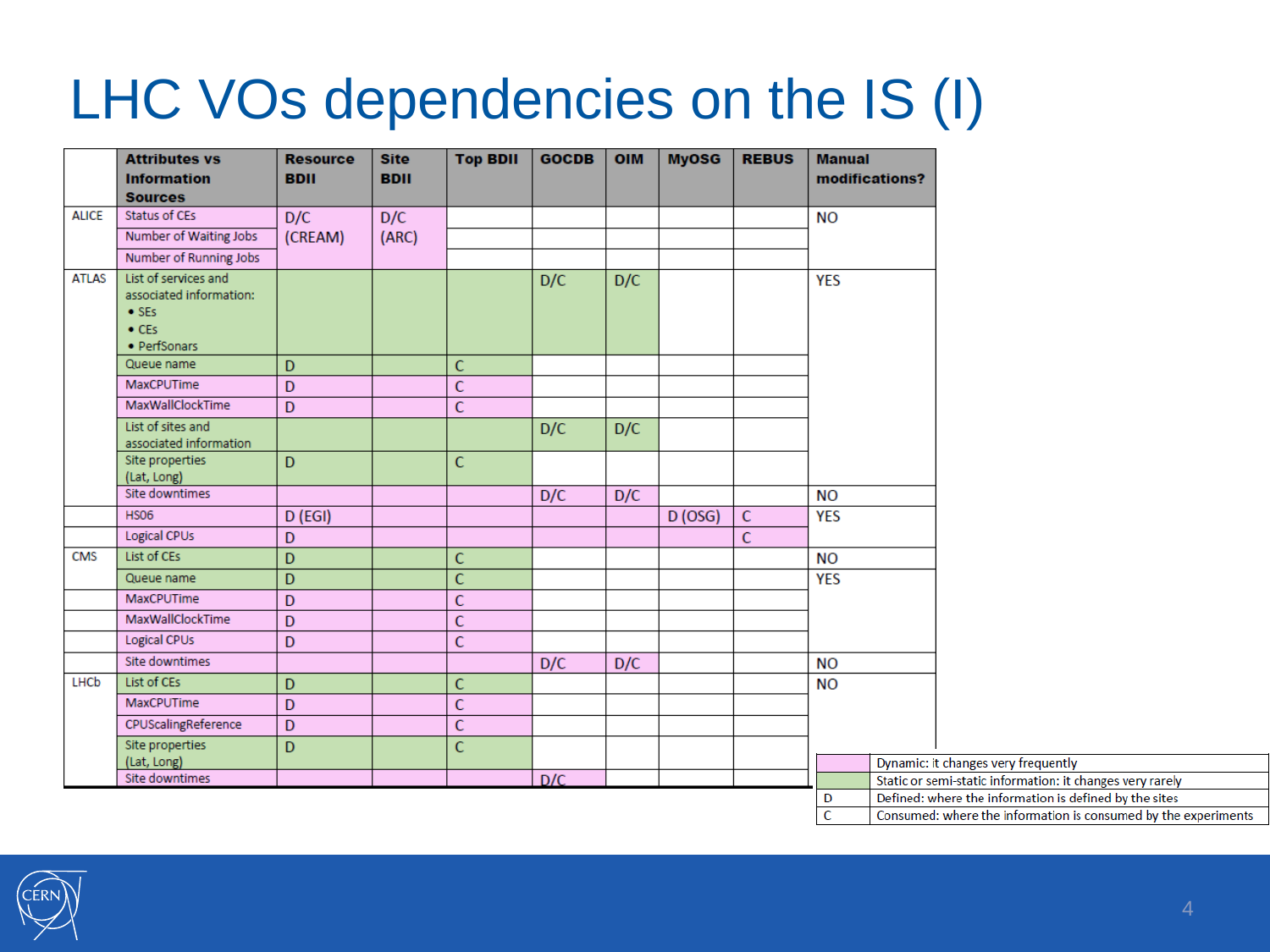#### LHC VOs dependencies on the IS (II)

- All LHC VOs dependencies on the IS are for computing related information
	- Mostly static
		- Except ALICE that relies on a few dynamic attributes
- No LHC VO relies on the IS for storage information

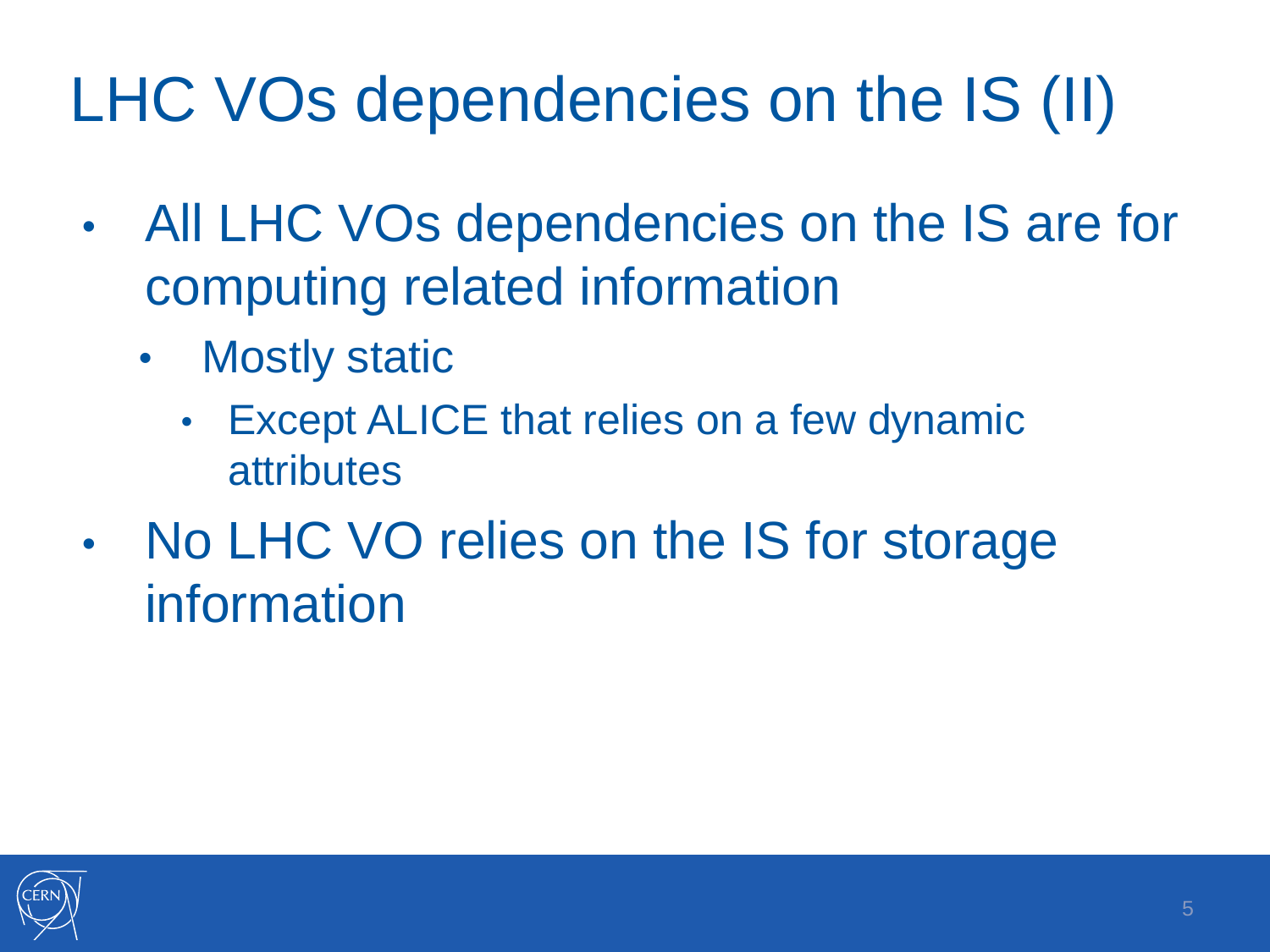# BDII in the WLCG IS

- It's the main building block
- However…
	- OSG will stop publishing in the BDII on 31.03.2017
		- They will provide the information needed by their stakeholders through other means (OIM, condor collectors, etc)
	- EGI will keep on relying on the BDII
		- Used by EGI monitoring
		- Used to give site support
		- Used to carry out MW Upgrade campaigns
		- Used to report on total capacity of the infrastructure

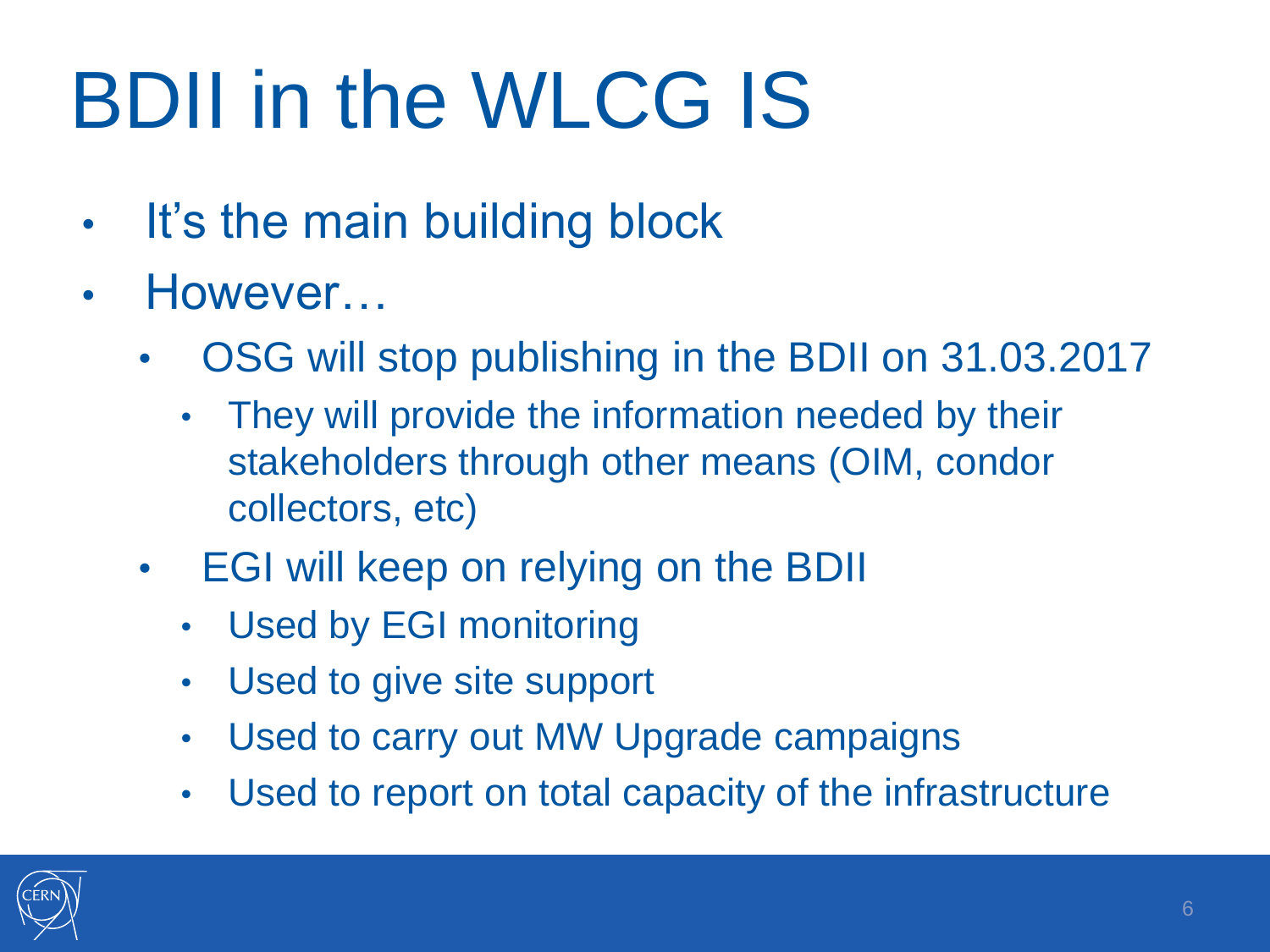## BDII pros and cons

|                                                     | <b>Pros</b>                                                                                  | Cons                                                                                                                                                                 |
|-----------------------------------------------------|----------------------------------------------------------------------------------------------|----------------------------------------------------------------------------------------------------------------------------------------------------------------------|
| Effort to maintain the<br>service                   | • Easy to maintain                                                                           | • Three levels (resource, site and top) needed<br>• Load balanced service for top BDIIs needed<br>• Security patching needed sometimes                               |
| <b>Effort to configure</b><br>information providers | • Automatic in most cases                                                                    | • Too complex for WLCG use cases (mainly service<br>discovery)<br>Many attributes have to be published<br>$\bullet$<br>Only few attributes are consumed<br>$\bullet$ |
| Information quality                                 | • Only place to gather information<br>about site resources (SW<br>versions, capacities, etc) | • Published information is not validated<br>• Validation after publication requires effort<br>• LHC VOs don't trust it                                               |
| Ease of use                                         | <b>Existing clients for GLUE 1</b><br>$\bullet$<br>schema covering most common<br>queries    | • Difficult to learn LDAP queries and GLUE schema<br>• No REST API                                                                                                   |

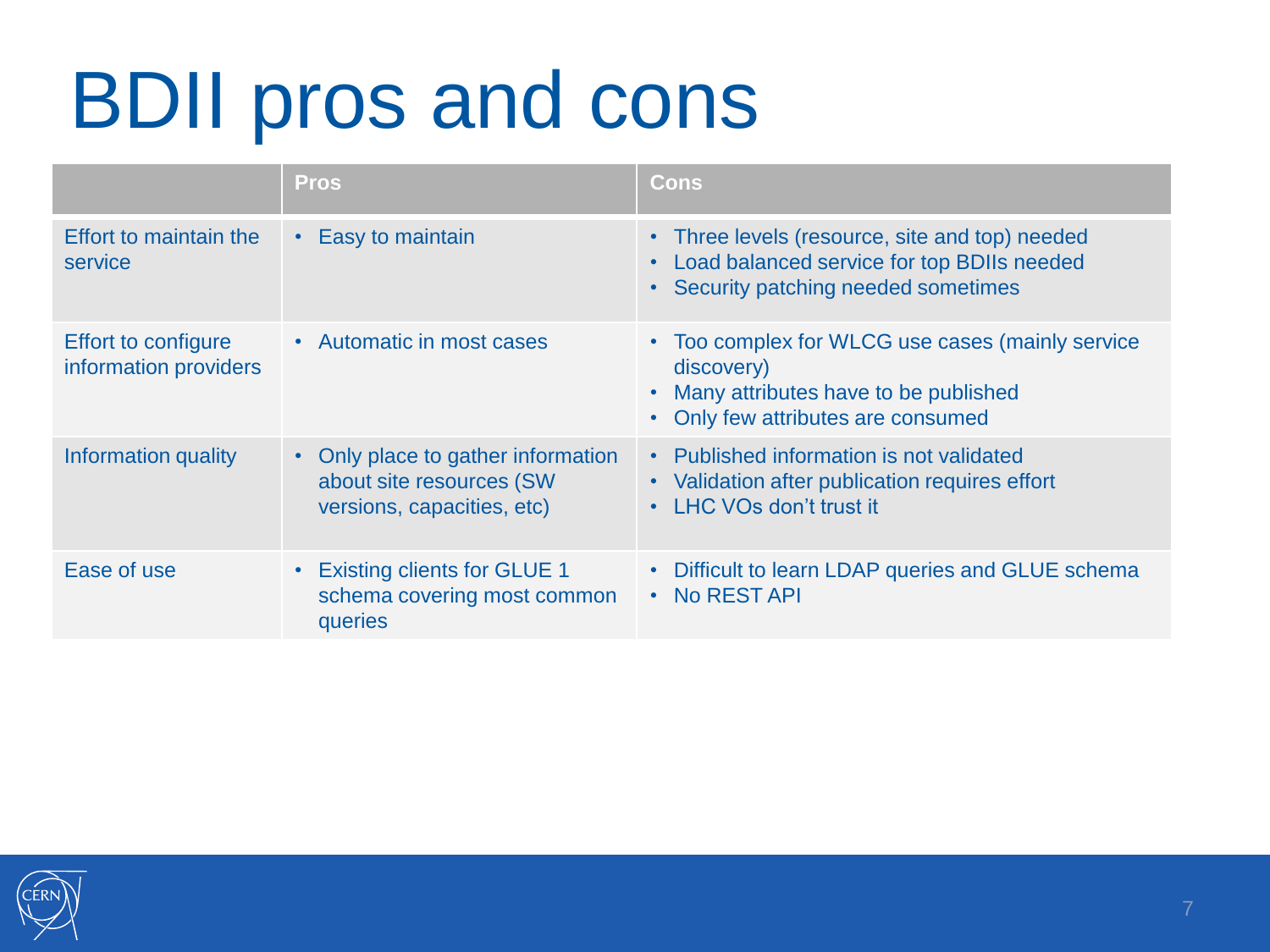# Current WLCG IS issues

- It's not flexible enough to adapt to changes
	- Tightly coupled with BDII
		- Once OSG moves out of BDII, we won't have a complete overview of WLCG
			- This is already the case as few OSG sites are not publishing in BDII
- Proliferation of VO home made IS due to lack of trust
	- Quadruplicated effort!
	- Sites effort publishing information in the BDII is worthless as the information is not consumed!

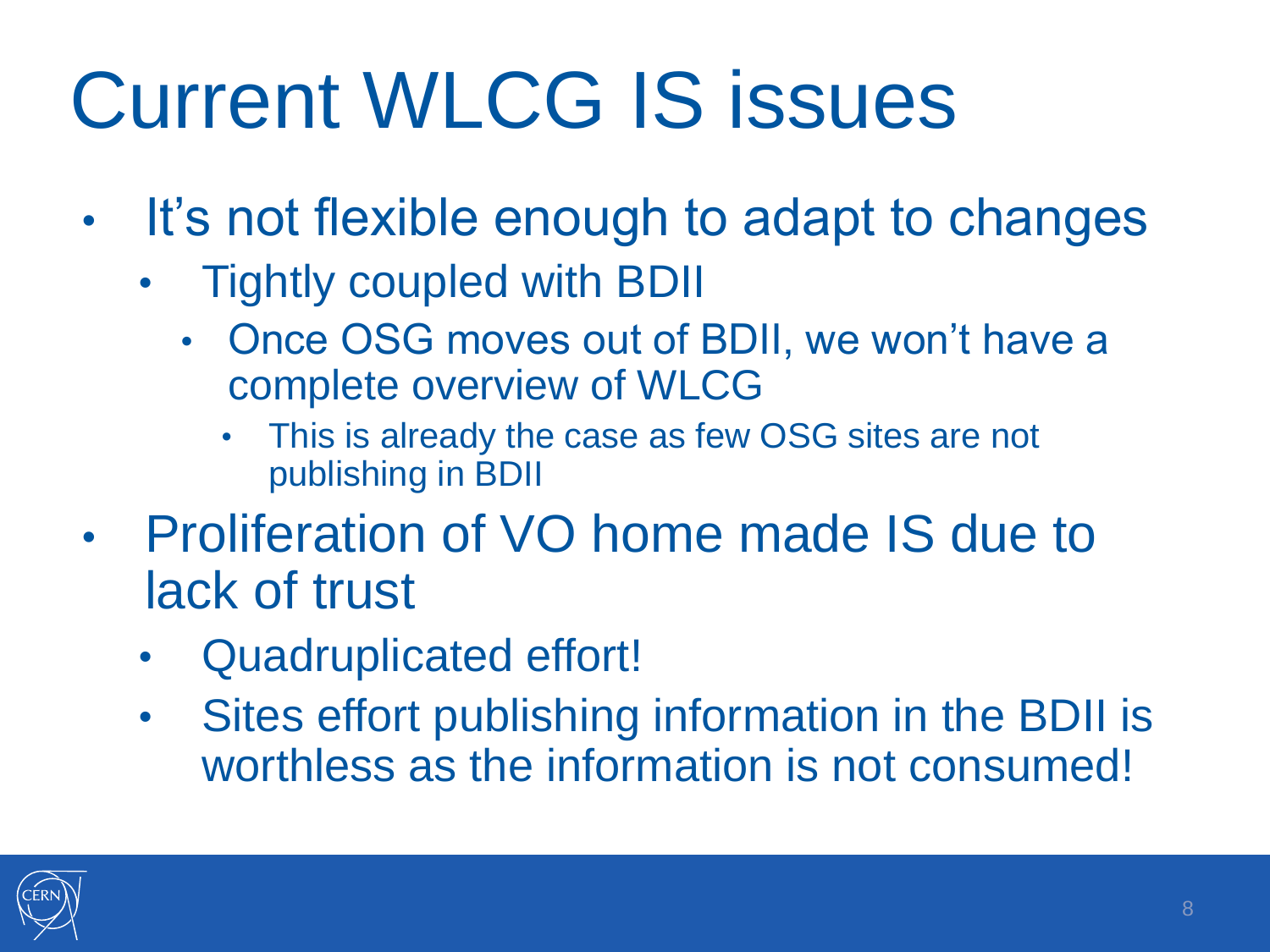## Future WLCG IS



(\*) Maintained by WLCG to store very simple experiment topology information (i.e. experiment names)

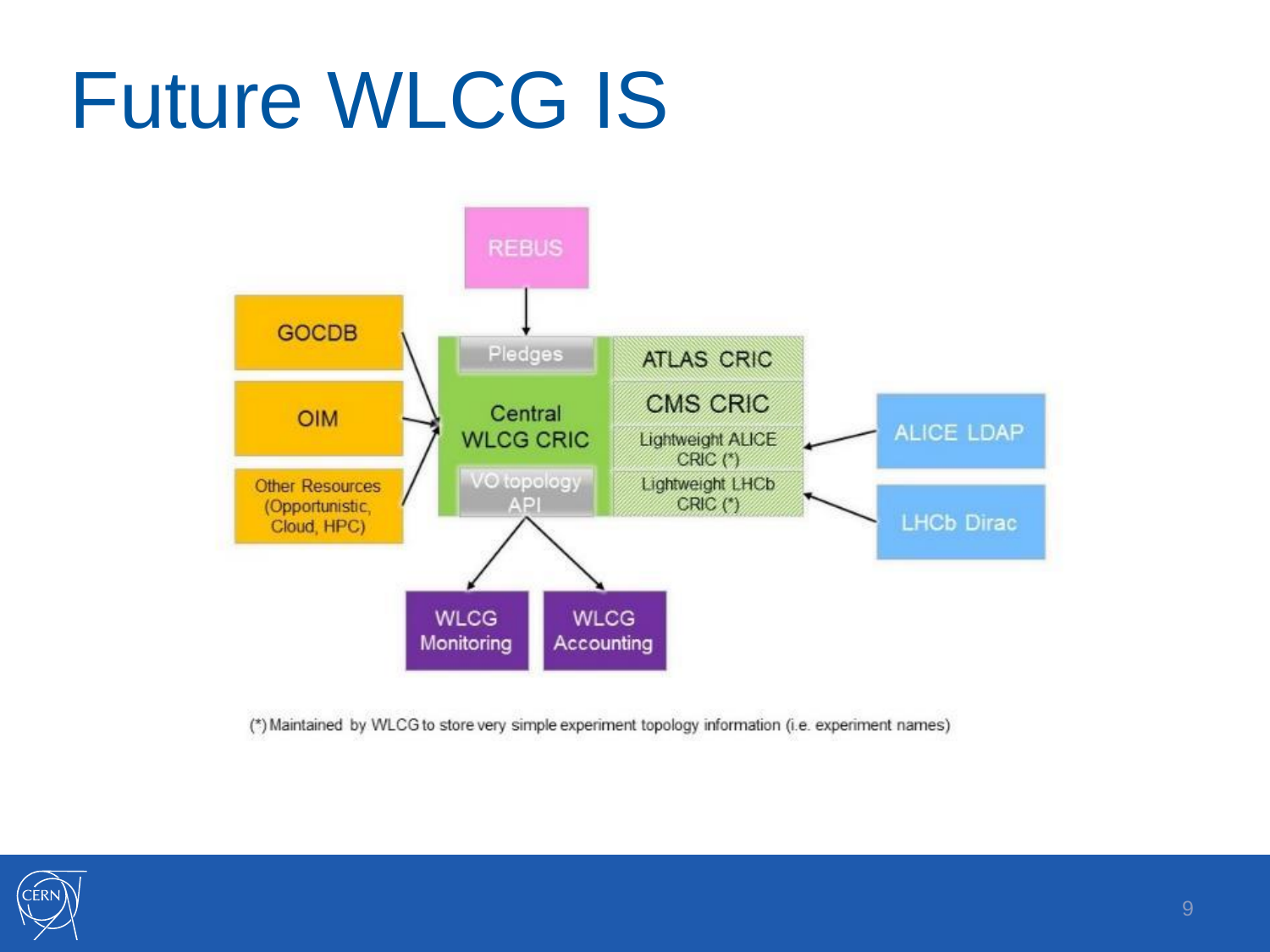#### Computing Resource Information Catalogue

- WLCG Central CRIC
	- Describes WLCG topology
	- Single entry point for WLCG topology consuming information from different sources (GOCDB, OIM, REBUS)
- Experiment CRIC
	- Describes experiment topology
	- It uses the information from central CRIC including additional attributes and configuration needed by experiment operations and workflows
- Lightweight CRIC
	- Maintains a relationship between experiment site names and WLCG site names
		- Needed for monitoring and accounting

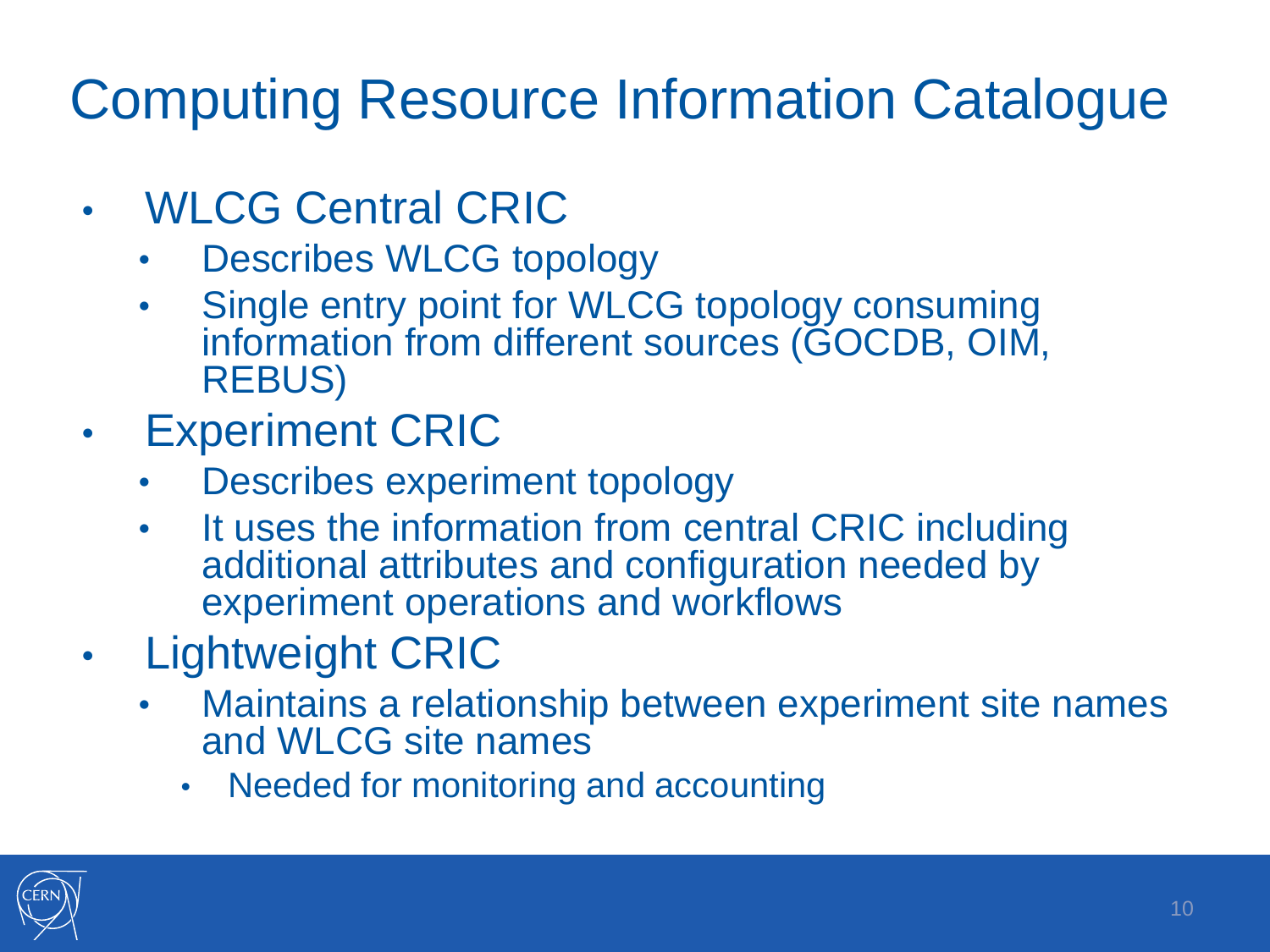#### Plan to move to the new WLCG IS

- **Implement WLCG CRIC**
- As a first step consume needed information from BDII (and also GOCDB/OIM)
- Then define GOCDB and OIM as the unique information sources for CRIC (For EGI and OSG resources)
	- If needed, move static information for service discovery to GOCDB/OIM
	- This will allow WLCG stop depending on BDII
		- We need to understand what it is needed to continue the collaboration with EGI to get site support, etc
			- BDII seems to be right now a requisite, we need to find alternatives

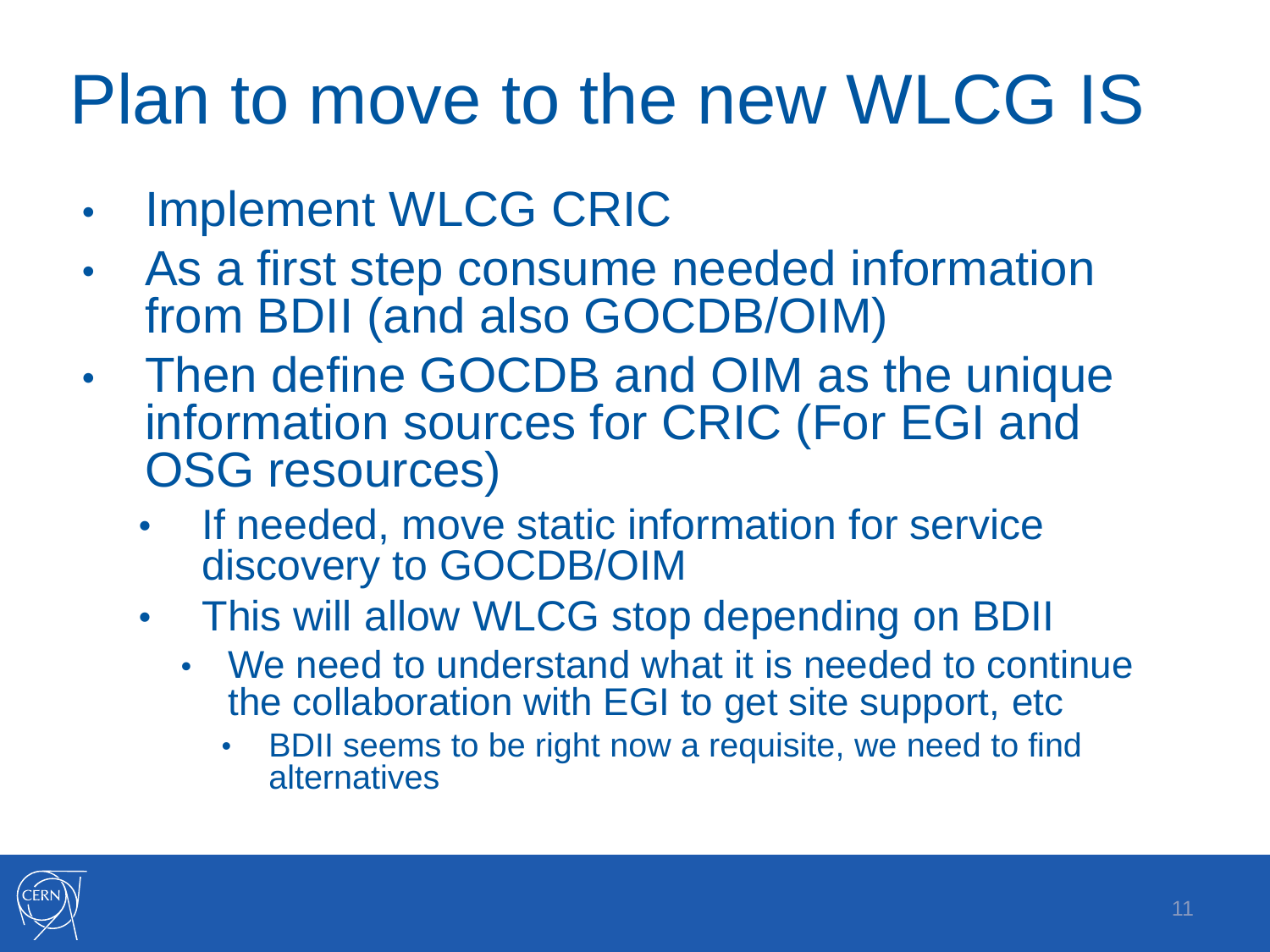#### Stopping WLCG dependencies on BDII

- Study alternatives for the existing use cases
	- REBUS
		- Add capacities to CRIC
		- Maintain these values manually at least once per year
			- Identified use cases only need an estimation
			- No need for 100% accurate values
	- Monitoring
		- SAM3/ETF should get CE queue names from CRIC
	- APEL client
		- Understand better how normalisation/scaling has to be performed (part of the Accounting TF)
			- Hopefully no information needed in the IS!
	- MW upgrade campaigns
		- Explore other alternatives like Pakiti or MW Package Reporter

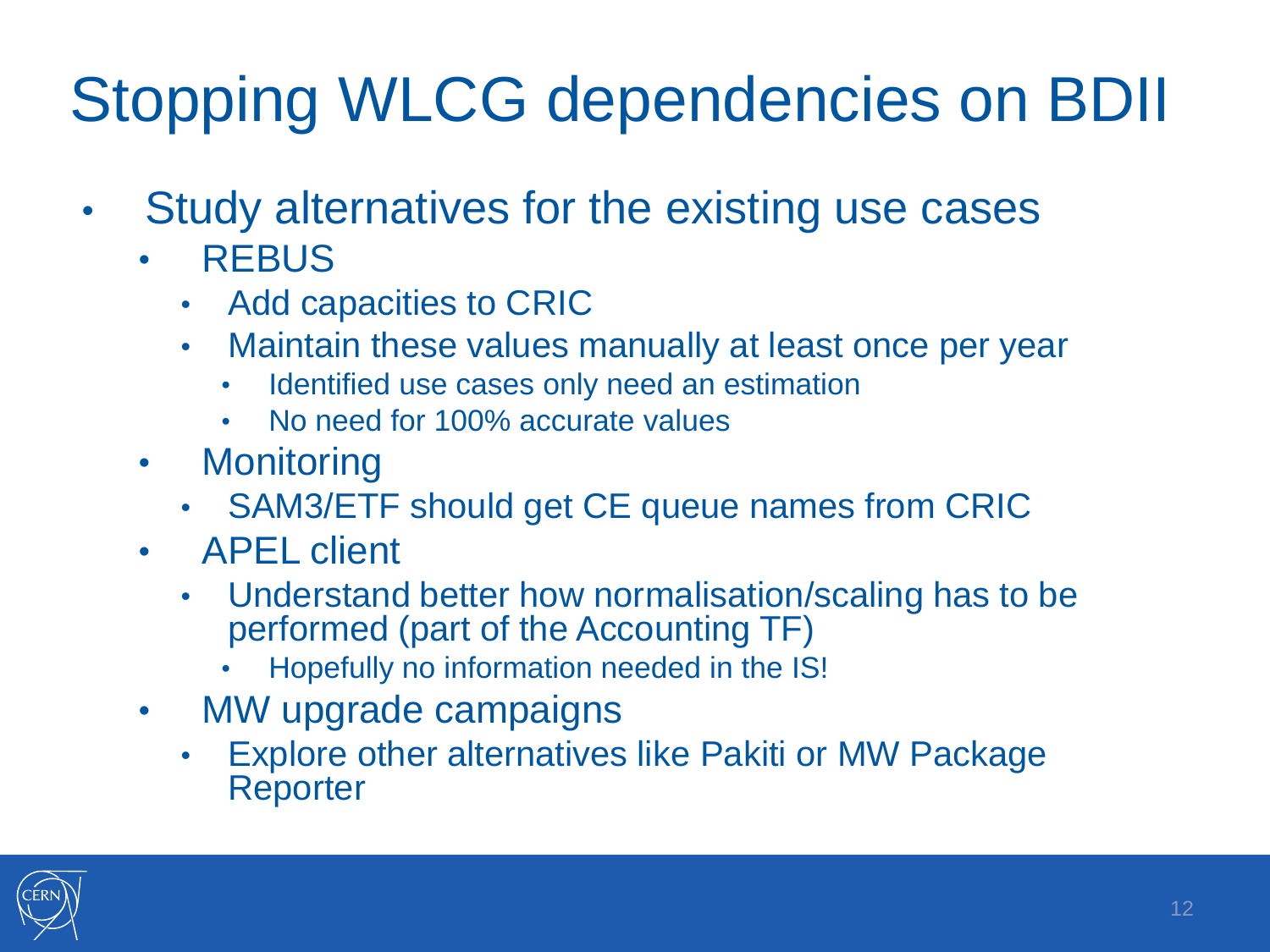## Next steps for the IS TF

- Document central CRIC features and what it should provide
- Then plan transition to stop BDII dependencies
	- In the meantime, the IS TF can explore the different alternatives and define a plan to be implemented when CRIC is ready
	- 5 working areas
		- REBUS capacities
		- Monitoring
		- APEL client
		- MW upgrade campaigns
		- EGI support
- No changes in REBUS, BDII, GOCDB/OIM for the time being

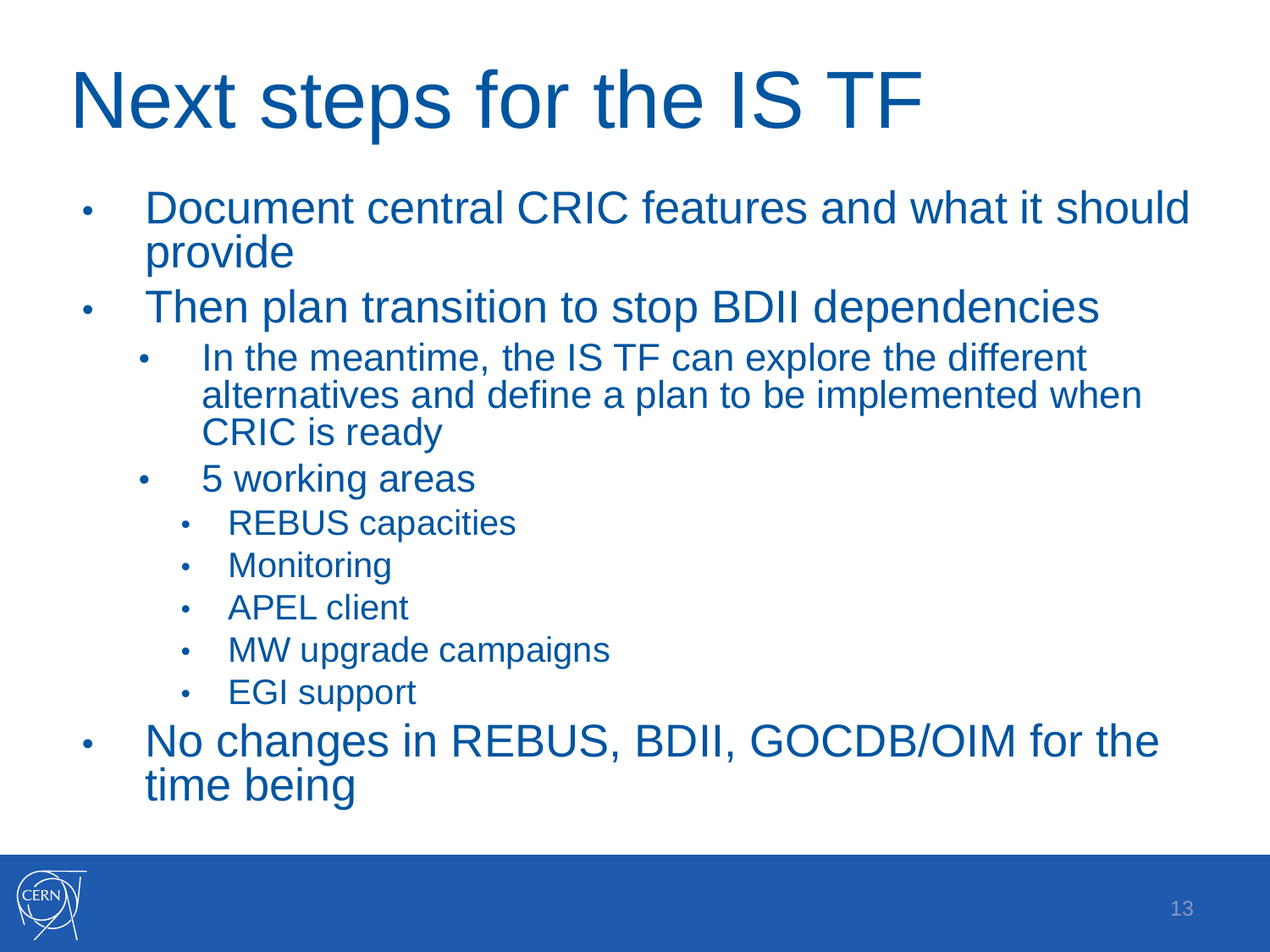### Additional material

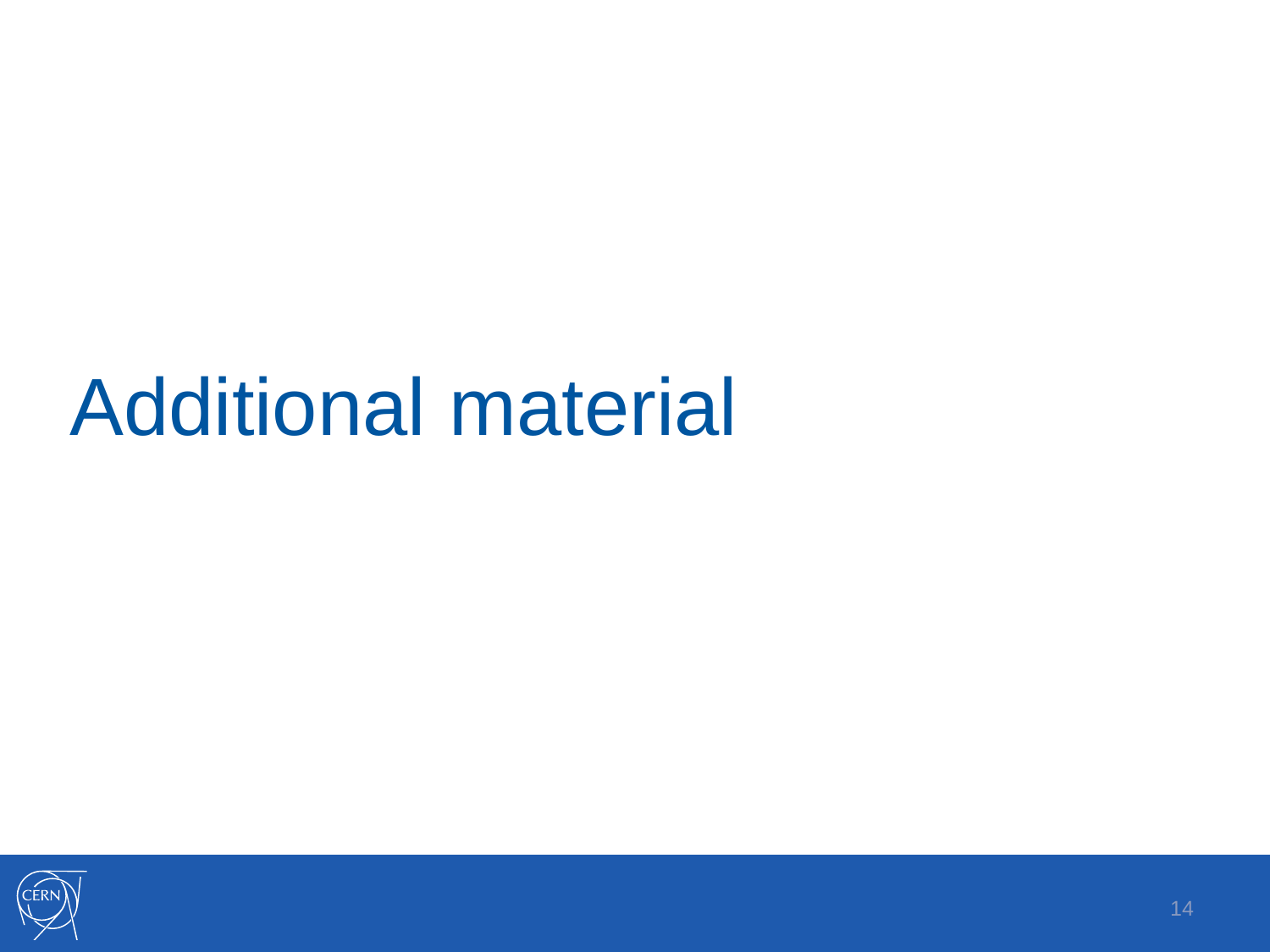

#### **Why EGI keeps relying on BDII**

- EGI and NGIs needs BDII on storage resources to assess the total installed storage capacity
	- to justify national and European investments in the infrastructure
- EGI helpdesk uses the information system and EGI monitoring for investigating on problems affecting the resources
	- In many cases the problems affects interacting resources (CE and SE), knowing the status of all the component is fundamental
	- SE not published are not monitored
- Taking services out of the EGI scope will **stop applying any operational procedure** to these services
	- For not published resources the EGI scope tag is removed for preventing monitoring failures
	- For example MW/SW upgrade campaigns
- For these reasons EGI is actively working on the information system
	- GLUE2.1 cloud extensions
	- VAPOR (web information system browser)
- Most of the NGIs will suggest sites to continue publishing SE information nevertheless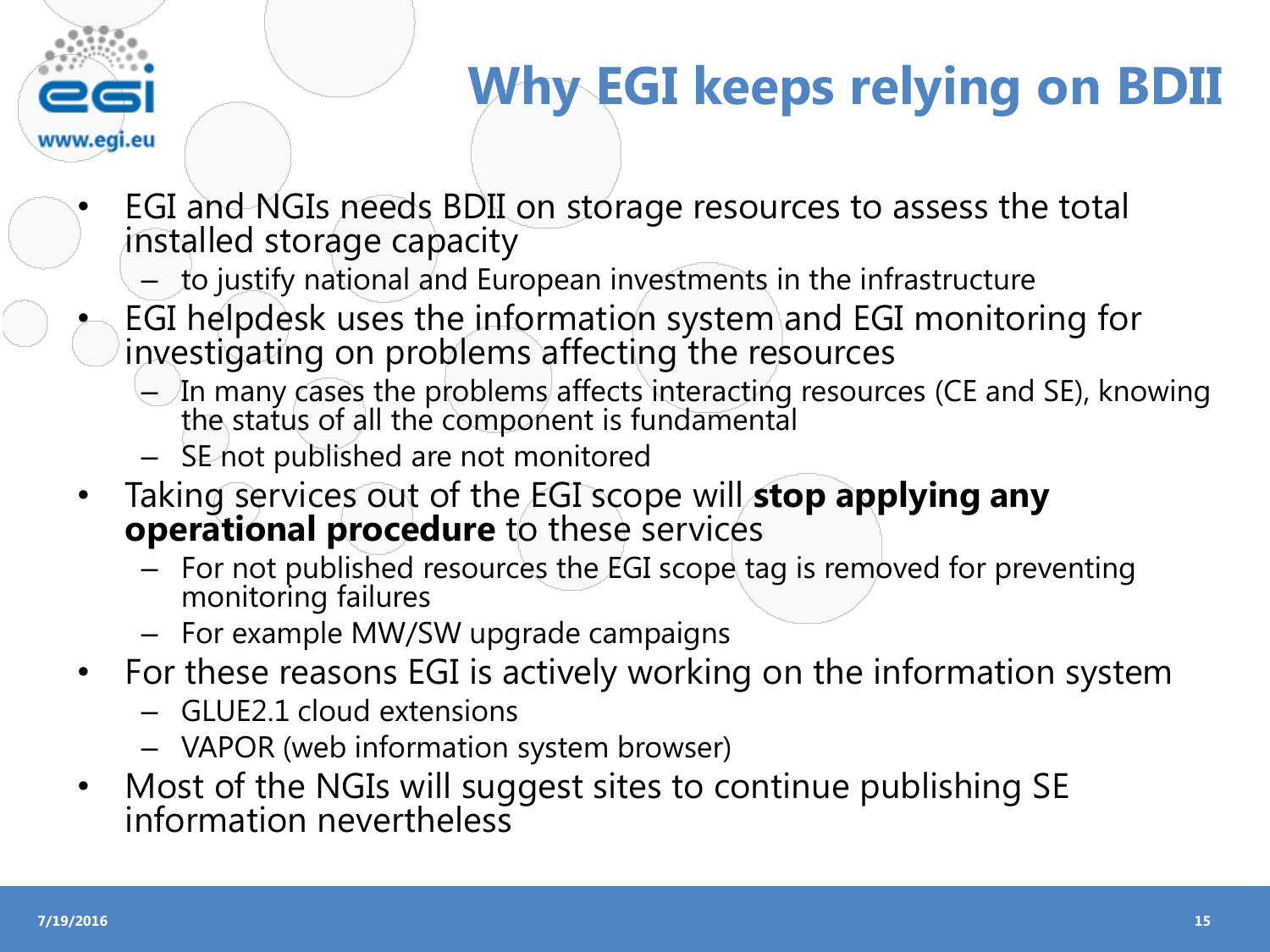### Information Sources overview

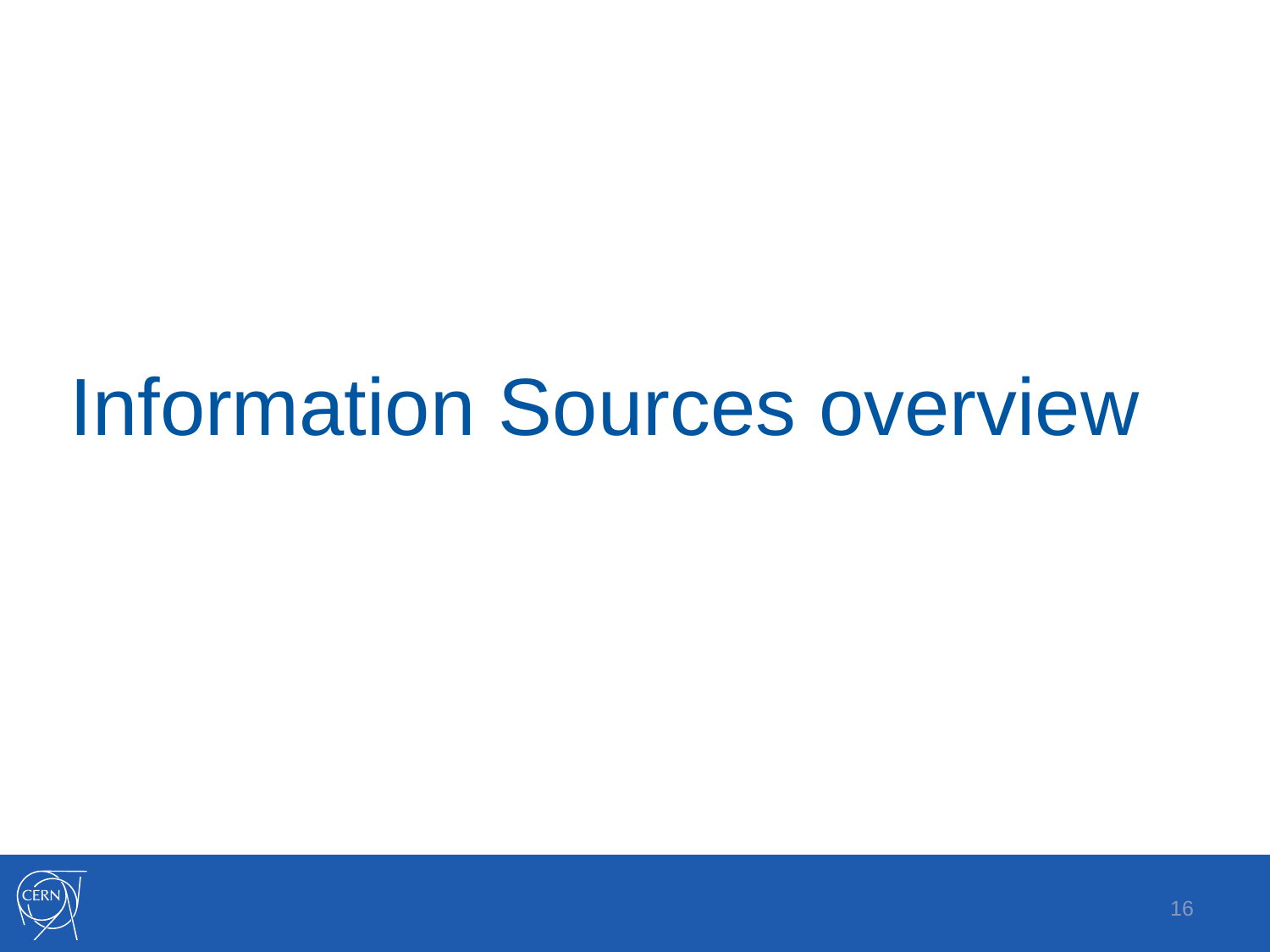# GOCDB

|                                      | <b>Input</b>  | <b>Update</b><br><b>Frequency</b> | Technology       | <b>Clients</b>                | Output                                | <b>GLUE</b><br><b>Schema</b> | <b>Validation</b> |
|--------------------------------------|---------------|-----------------------------------|------------------|-------------------------------|---------------------------------------|------------------------------|-------------------|
| <b>GOCDB</b><br>http://gocdb.egi.eu/ | <b>Manual</b> | Depends on<br>each service        | Oracle<br>Apache | <b>RESTAPI</b><br>(read only) | <b>GLUE2 XML</b><br><b>GLUE2 JSON</b> | റ                            | <b>NO</b>         |

- It contains static information about the following services relevant for WLCG
	- ARC-CE, CREAM-CE, HTCondor CE
	- FTS, VOMS, MyProxy, site and top BDII
	- SRM, Classic SE, xrootd, xrootd redirector
	- perfSONAR

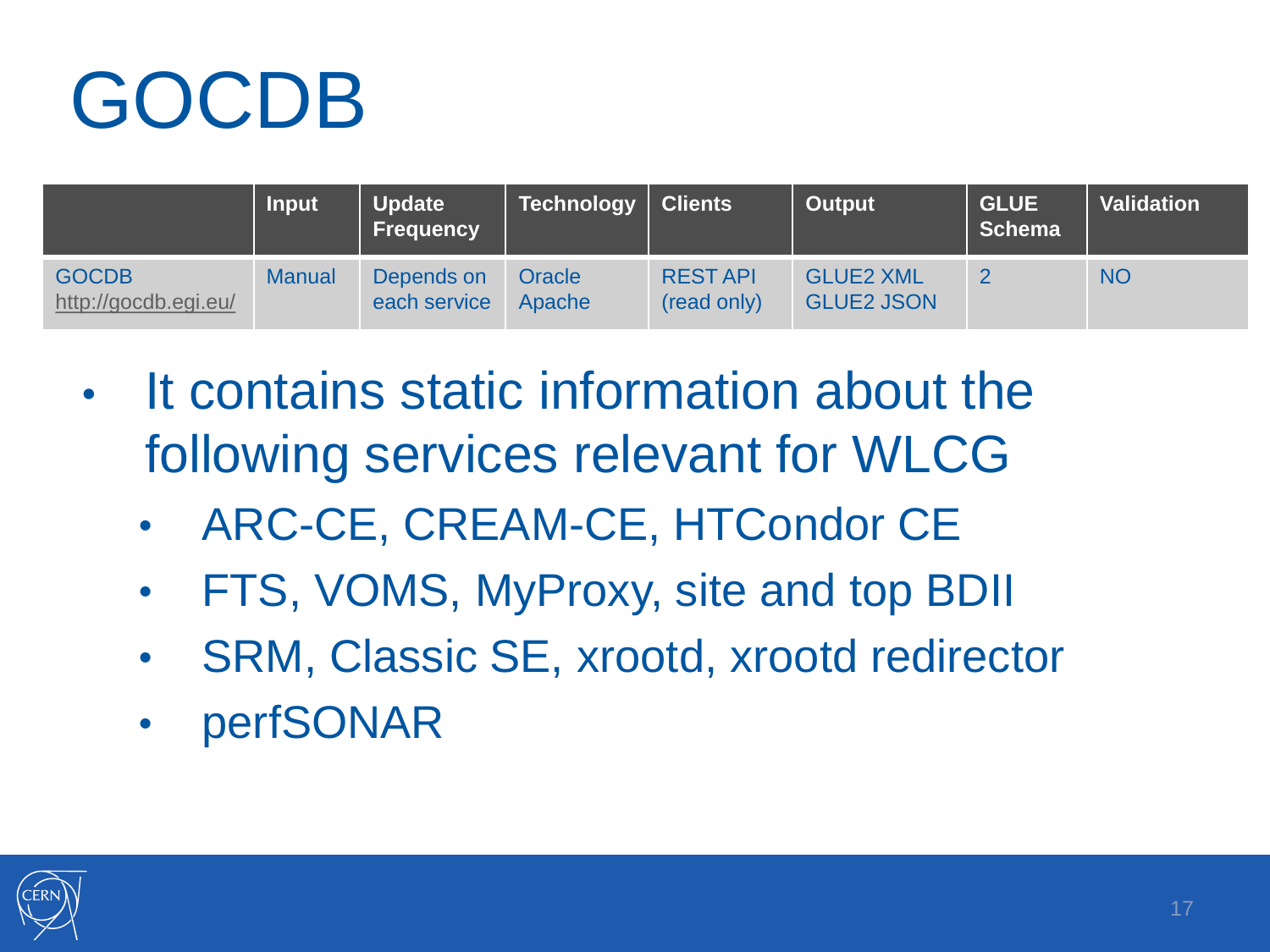

|                                       | <b>Input</b>      | <b>Update</b><br><b>Frequency</b> | <b>Technology</b> | <b>Clients</b> | Output           | <b>GLUE</b><br><b>Schema</b> | <b>Validation</b>                 |
|---------------------------------------|-------------------|-----------------------------------|-------------------|----------------|------------------|------------------------------|-----------------------------------|
| <b>OIM</b><br>https://oim.grid.iu.edu | <b>Manu</b><br>al | Depends on<br>each<br>service     | $?$ ??            | <b>None</b>    | <b>MyOSG XML</b> | <b>NA</b>                    | <b>Basic syntax</b><br>validation |

- It contains static information about the following services relevant for WLCG
	- CE, Condor Collector
	- FTS, VOMS, BDII
	- SRM, xrootd, xrootd redirector
	- perfSONAR
	- Squid

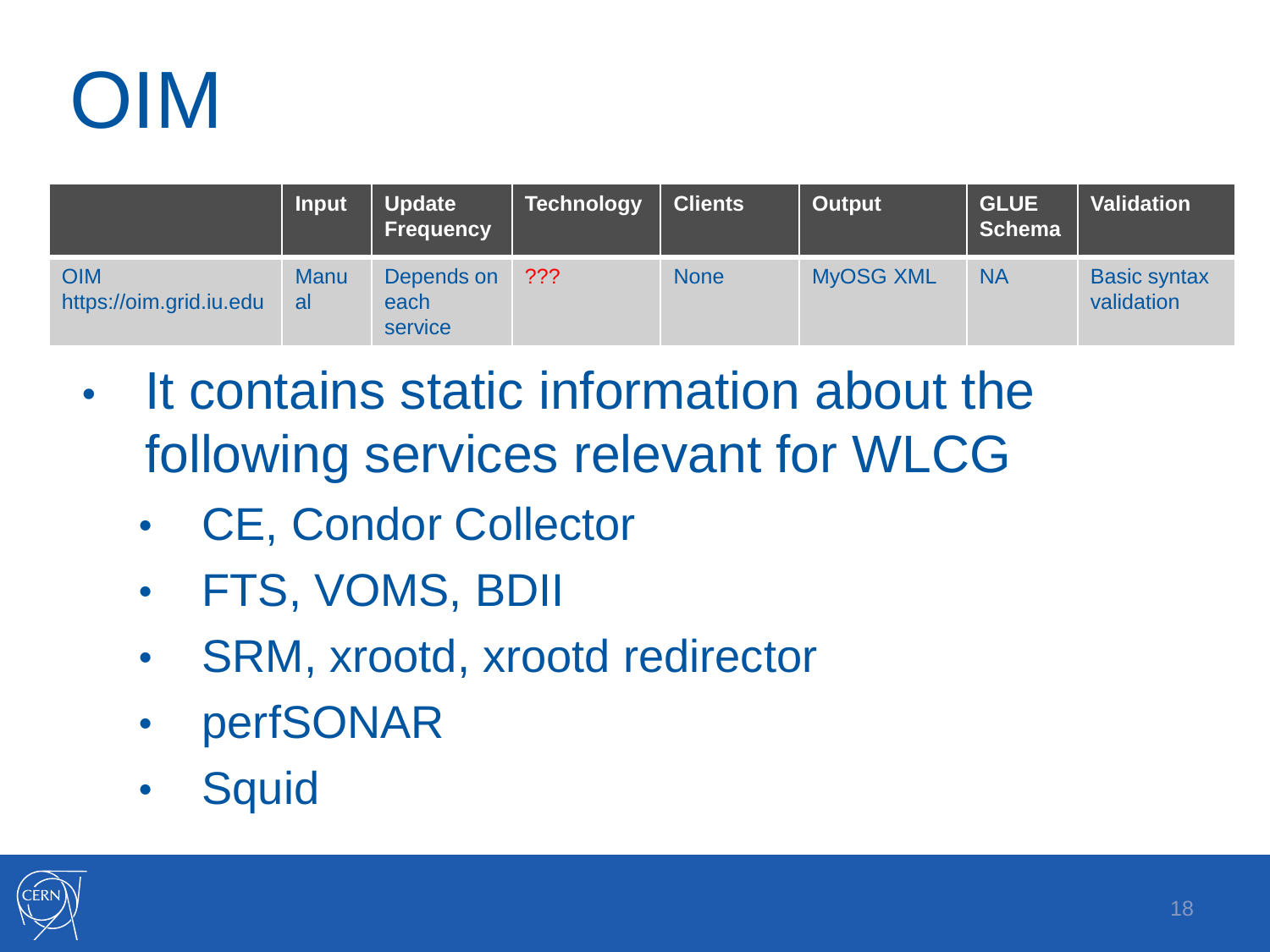

|                                | <b>Input</b>                                                                                     | <b>Update</b><br><b>Frequency</b> | Technology         | <b>Clients</b>                                          | <b>Output</b> | <b>GLUE</b><br><b>Schema</b> | <b>Validation</b>                         |
|--------------------------------|--------------------------------------------------------------------------------------------------|-----------------------------------|--------------------|---------------------------------------------------------|---------------|------------------------------|-------------------------------------------|
| <b>Resource</b><br><b>BDII</b> | Mixed:<br>Manual (configuration file)<br>$\bullet$<br><b>Automatic (Information</b><br>Provider) | 10 <sub>min</sub>                 | Python<br>OpenIdap | lcg-info<br>Icg-infosites<br>ginfo<br><b>Idapsearch</b> | <b>LDIF</b>   | 1 and $2$                    | <b>YES</b><br><b>After</b><br>publication |
| <b>Site BDII</b>               | <b>Automatic</b>                                                                                 | 10 <sub>min</sub>                 |                    |                                                         |               |                              |                                           |
| <b>Top BDII</b>                | <b>Automatic</b><br>(Bootstraped by<br><b>GOCDB/OIM)</b>                                         | 10 <sub>min</sub>                 |                    |                                                         |               |                              |                                           |



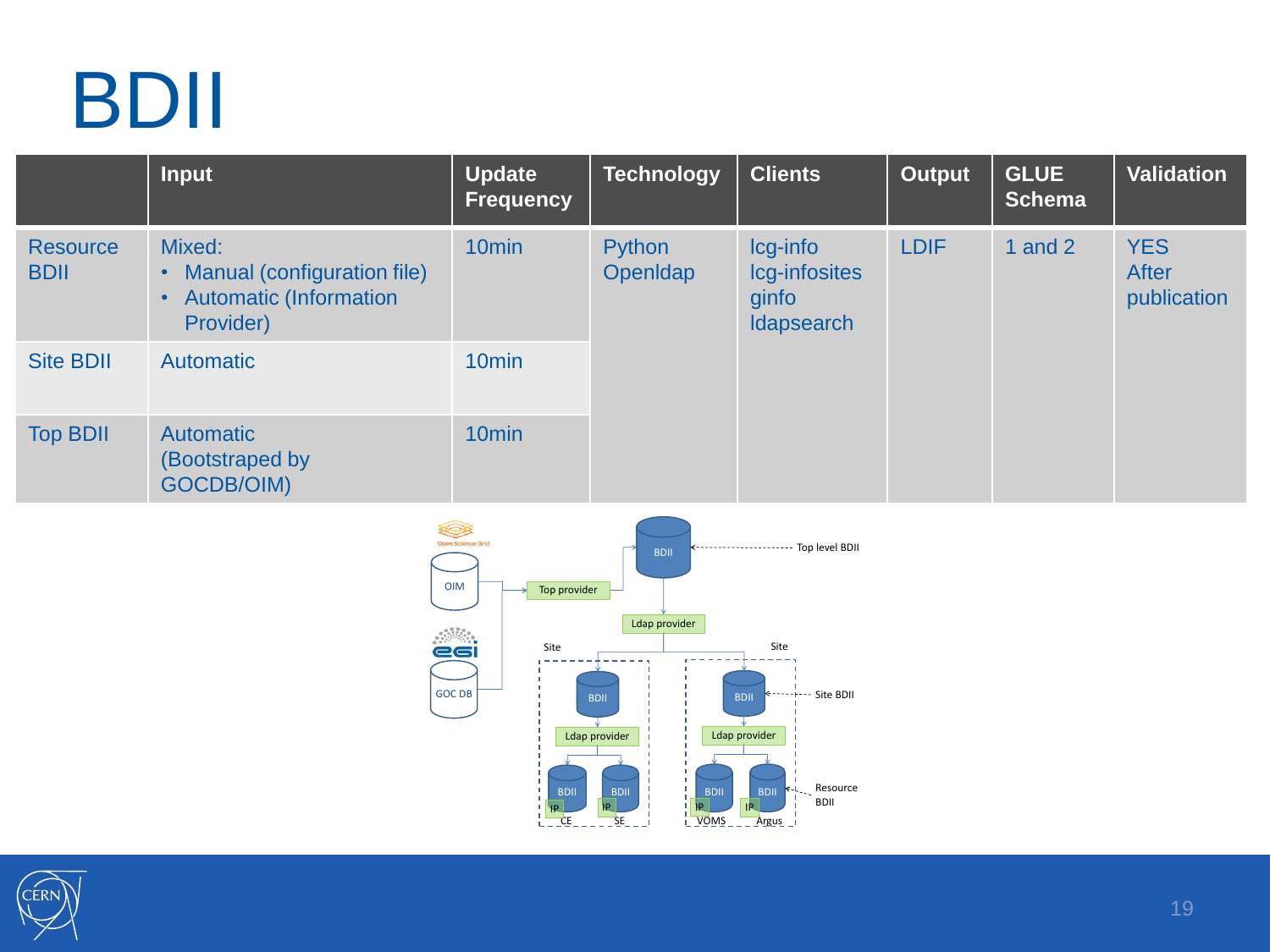# REBUS (Installed Capacities)

|                                       | <b>Input</b>                                    | <b>Update</b><br>Frequency | Technology              | <b>Clients</b> | Output           | <b>GLUE</b><br><b>Schema</b> | <b>Validation</b> |
|---------------------------------------|-------------------------------------------------|----------------------------|-------------------------|----------------|------------------|------------------------------|-------------------|
| <b>REBUS</b><br>https://rebus.cern.ch | <b>Automatic</b><br>(top BDII)<br>and<br>MyOSG) | 1 <sub>h</sub>             | <b>Django</b><br>Python | <b>None</b>    | <b>JSON, CSV</b> |                              | <b>NO</b>         |

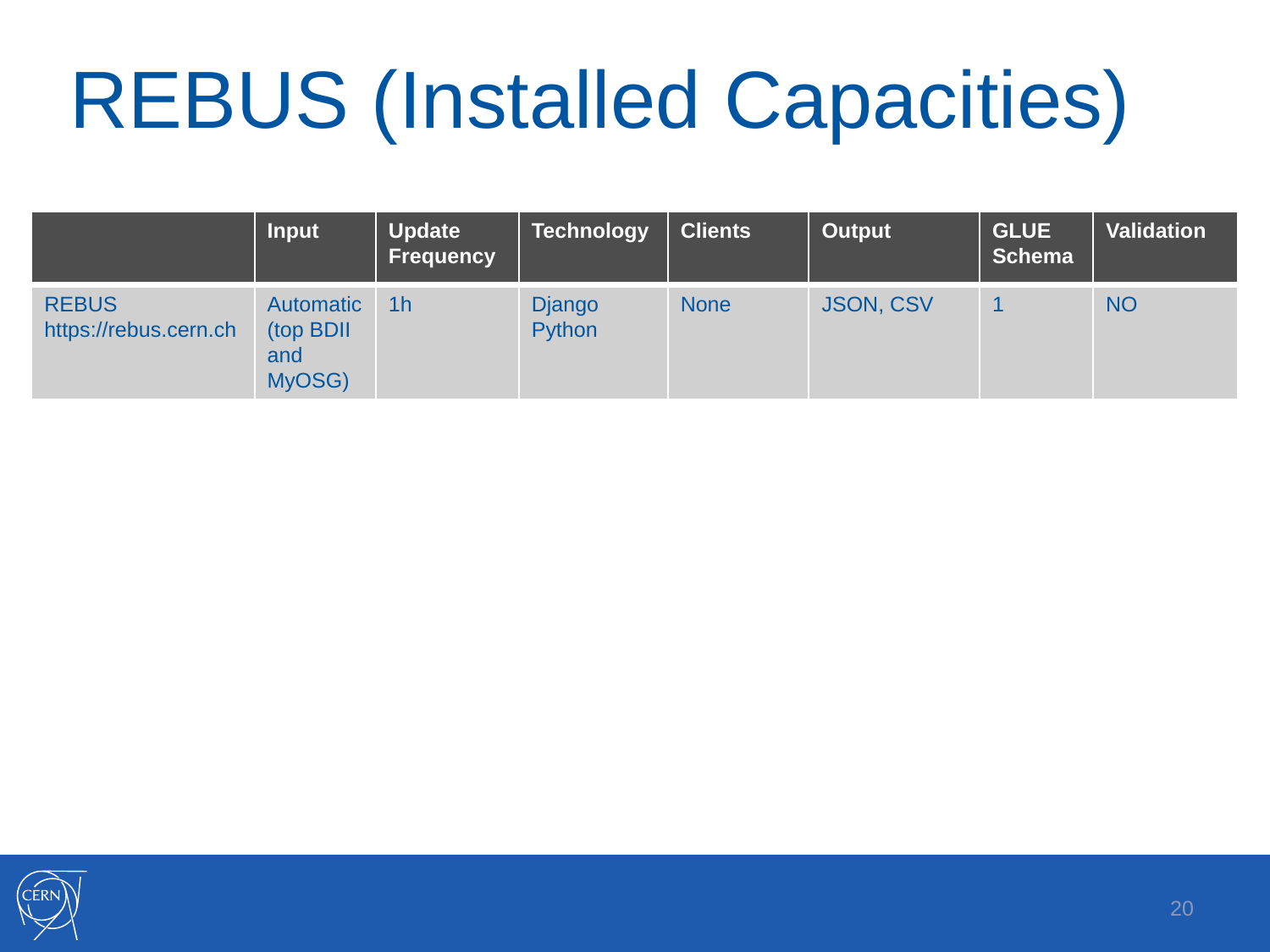### How information sources are currently used

Details taken from Information System Use Cases Document

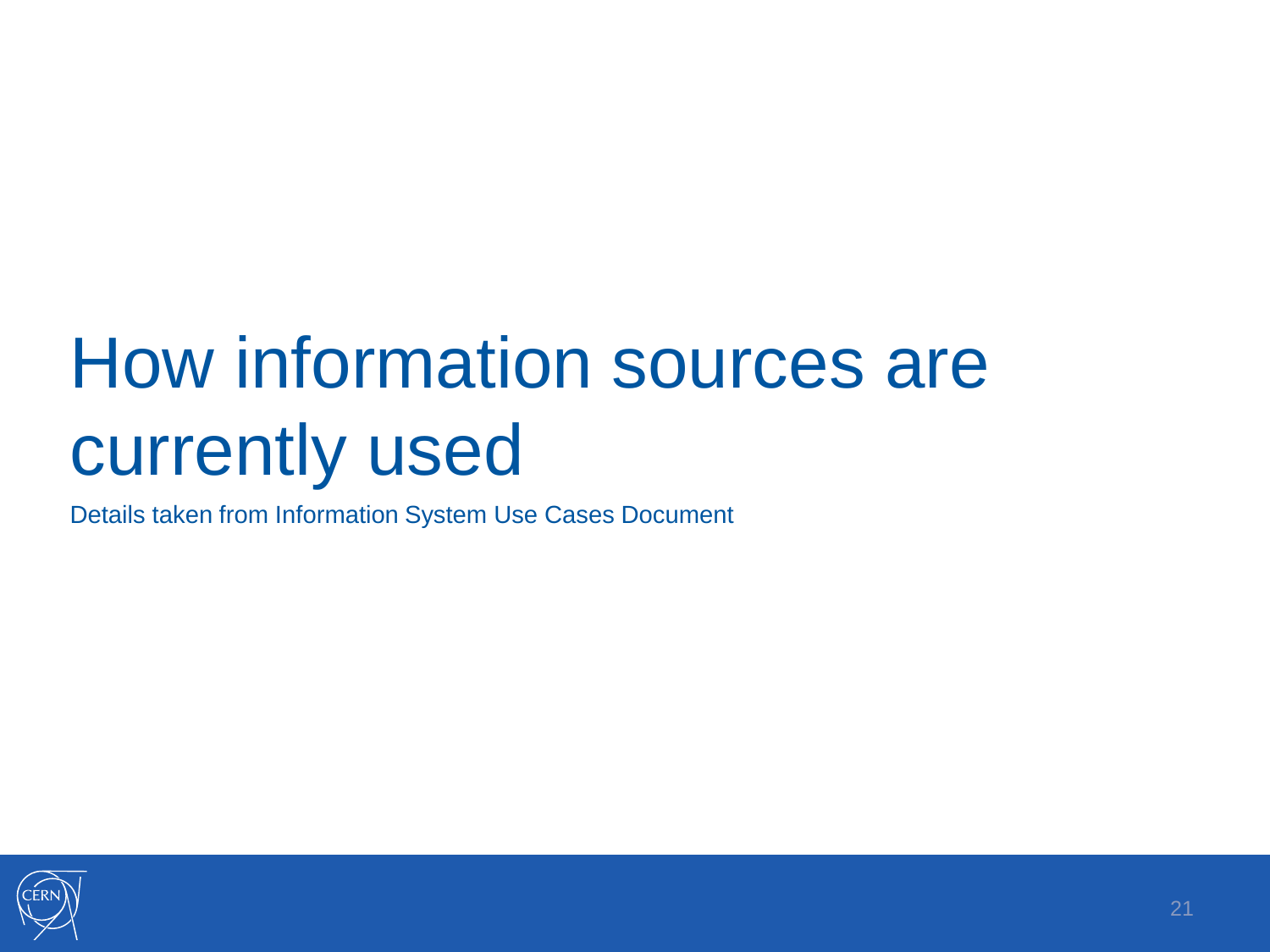## ALICE

| <b>Attributes</b>                | Where is the<br>information<br>defined?                      | <b>Freshness?</b> | Where is the<br>information<br>consumed? | <b>Freshness?</b> | Is it modified<br>manually by the<br>experiment? |
|----------------------------------|--------------------------------------------------------------|-------------------|------------------------------------------|-------------------|--------------------------------------------------|
| <b>Status of CEs</b>             | <b>CREAM</b> resource<br><b>BDII</b><br><b>ARC site BDII</b> | 10 <sub>min</sub> | <b>CREAM</b> resource<br><b>BDII</b>     | One per minute    | <b>NO</b>                                        |
| Number of<br><b>Waiting Jobs</b> |                                                              |                   | <b>ARC site BDII</b>                     |                   |                                                  |
| Number of<br>running jobs        |                                                              |                   |                                          |                   |                                                  |

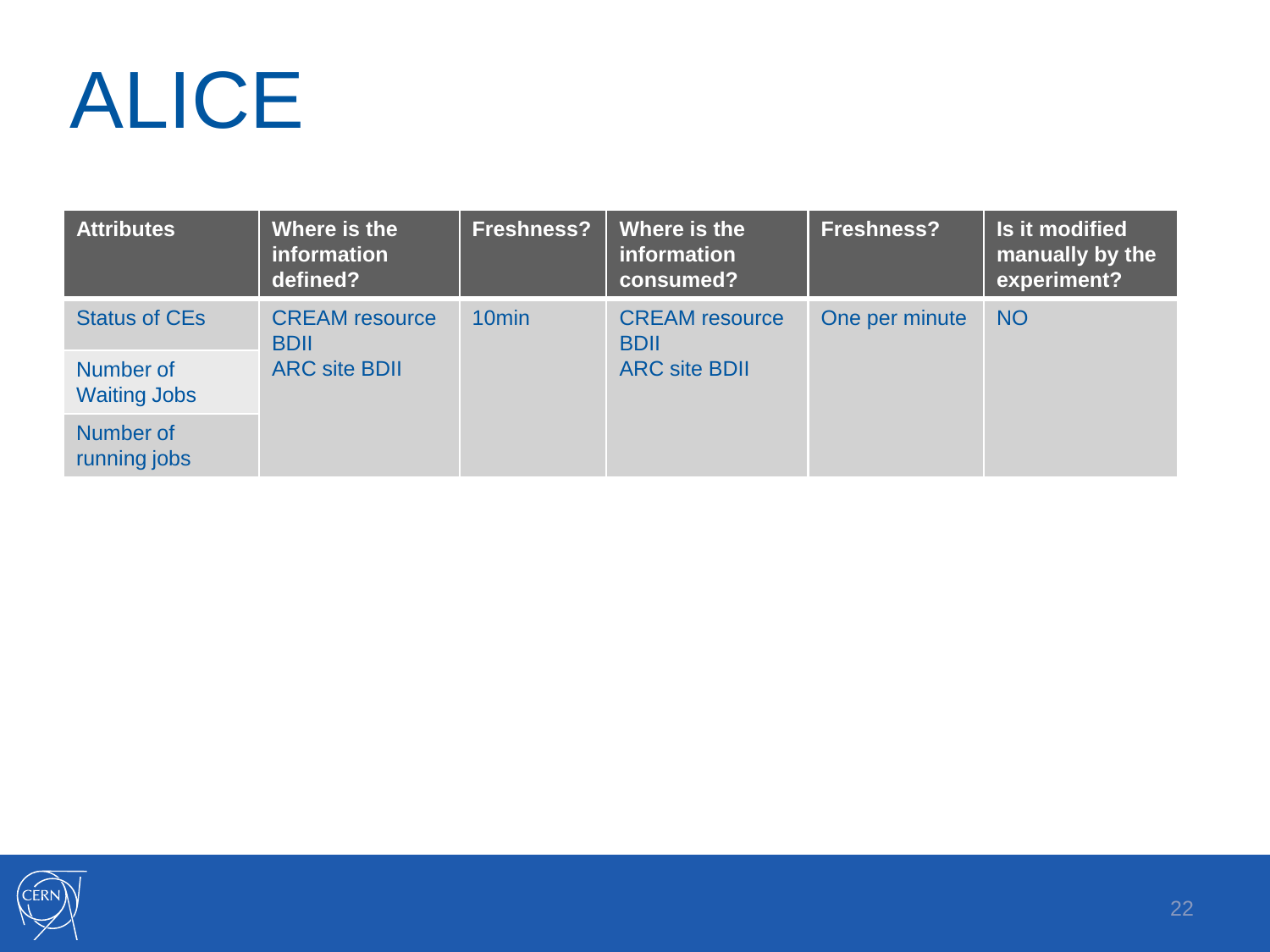## ATLAS

| <b>Attributes</b>                          | <b>Where is information</b><br>defined?   | <b>Freshness?</b>            | <b>Where is</b><br>information<br>consumed? | <b>Freshness?</b> | Is it modified<br>manually by the<br>experiment? |  |
|--------------------------------------------|-------------------------------------------|------------------------------|---------------------------------------------|-------------------|--------------------------------------------------|--|
| List of services (SEs, CEs,<br>PerfSonars) | <b>GOCDB/OIM</b>                          | Depends on<br>the site admin | <b>GOCDB/OIM</b>                            | Every 6h          | <b>YES</b>                                       |  |
| Queue name                                 | <b>Resource BDII</b>                      | 10 <sub>min</sub>            | <b>Top BDII</b>                             | Every 2h          |                                                  |  |
| <b>MaxCPUTime</b>                          |                                           |                              |                                             |                   |                                                  |  |
| <b>MaxWallClockTime</b>                    |                                           |                              |                                             |                   |                                                  |  |
| List of sites                              | <b>GOCDB/OIM</b>                          | Depends on<br>the site admin | <b>GOCDB/OIM</b>                            | Every 6h          |                                                  |  |
| <b>Site properties</b>                     | <b>Resource BDII</b>                      | 10 <sub>min</sub>            | <b>Top BDII</b>                             | Every 2h          |                                                  |  |
| <b>Site downtimes</b>                      | <b>GOCDB/OIM</b>                          | Depends on<br>the site admin | <b>GOCDB/OIM</b>                            | Every 30min       | <b>NO</b>                                        |  |
| <b>HS06</b>                                | <b>Resource BDII (EGI)</b><br>MyOSG (OSG) | 10min (EGI)<br>Manual (OSG)  | <b>REBUS</b>                                | Every 24h         | <b>YES</b>                                       |  |
| <b>Logical CPUs</b>                        | <b>Resource BDII</b>                      | 10 <sub>min</sub>            |                                             |                   |                                                  |  |

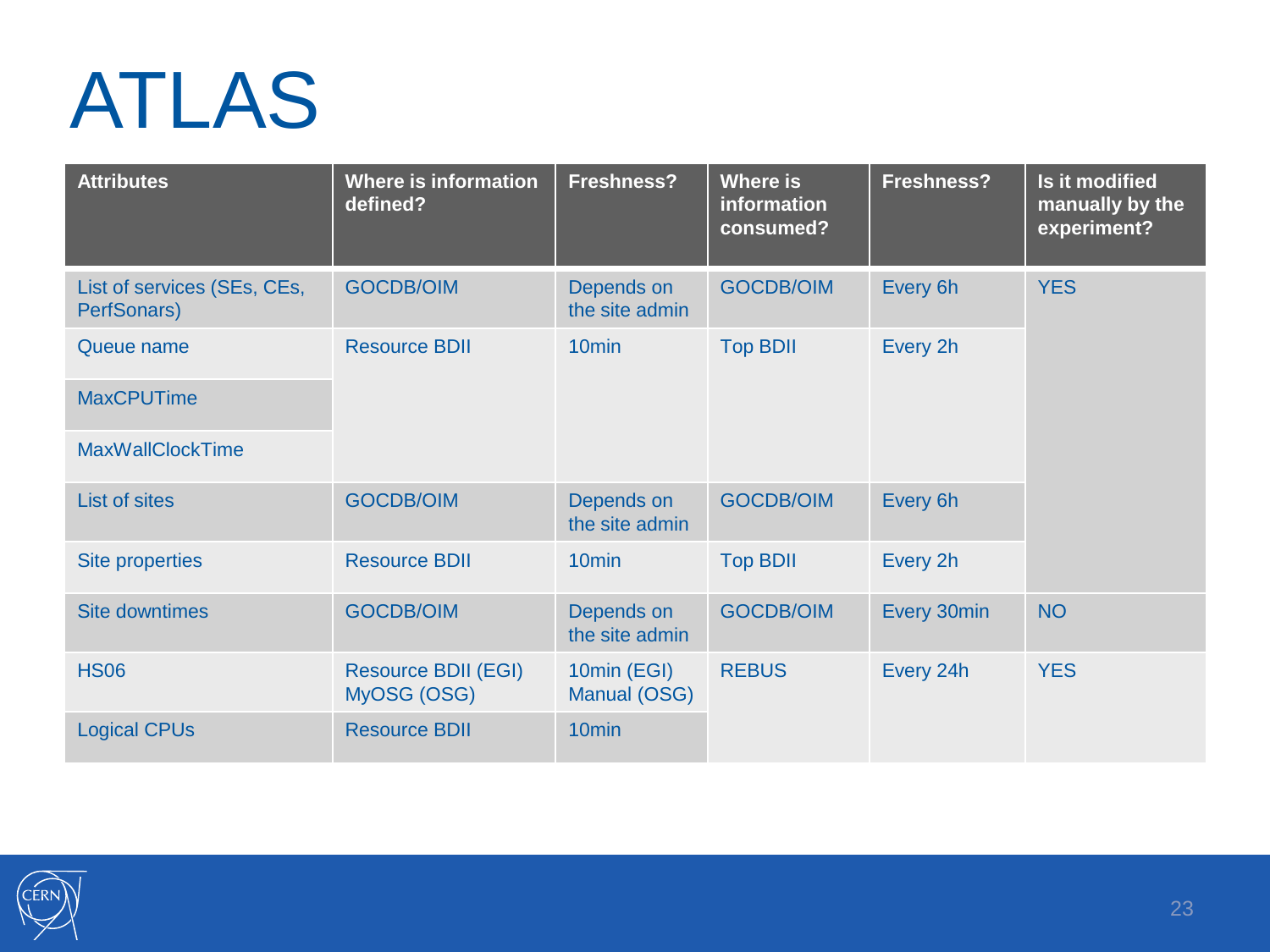### CMS

| <b>Attributes</b>                 | <b>Where is</b><br>information<br>defined? | <b>Freshness?</b>               | Where is<br>information<br>consumed? | <b>Freshness?</b>                         | Is it modified<br>manually by<br>the<br>experiment? |
|-----------------------------------|--------------------------------------------|---------------------------------|--------------------------------------|-------------------------------------------|-----------------------------------------------------|
| <b>List of CEs</b><br>Queue       | <b>Resource</b><br><b>BDII</b>             | 10 <sub>min</sub>               | <b>Top BDII</b>                      | <b>Bootstrap</b><br>glideinWMS<br>factory | <b>YES</b>                                          |
| <b>Name</b>                       |                                            |                                 |                                      |                                           |                                                     |
| <b>MaxCPUTi</b><br>me             |                                            |                                 |                                      |                                           |                                                     |
| <b>MaxWallClo</b><br>ckTime       |                                            |                                 |                                      |                                           |                                                     |
| Logical<br><b>CPU<sub>s</sub></b> |                                            |                                 |                                      |                                           |                                                     |
| <b>Site</b><br>downtimes          | <b>GOCDB/OIM</b>                           | Depends on<br>the site<br>admin | <b>GOCDB/OIM</b>                     | ??                                        | <b>NO</b>                                           |

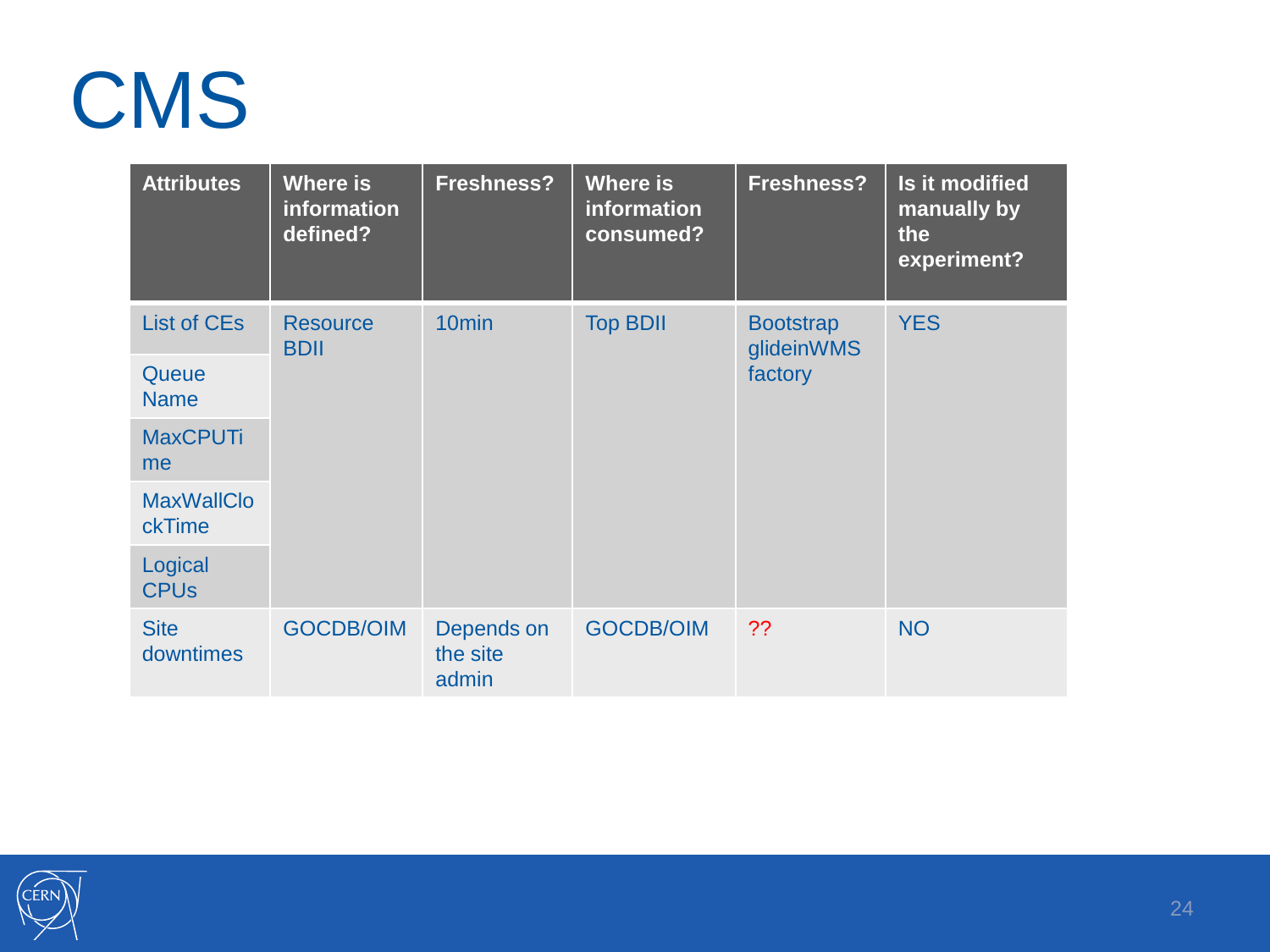### LHCb

| <b>Attributes</b>          | Where is<br>information<br>defined? | <b>Freshness?</b>               | Where is<br>information<br>consumed? | <b>Freshness?</b> | Is it modified<br>manually by<br>the<br>experiment? |
|----------------------------|-------------------------------------|---------------------------------|--------------------------------------|-------------------|-----------------------------------------------------|
| <b>List of CEs</b>         | <b>Resource</b><br><b>BDII</b>      | 10 <sub>min</sub>               | <b>Top BDII</b>                      | Every 12h         | <b>NO</b>                                           |
| <b>MaxCPUTime</b>          |                                     |                                 |                                      |                   |                                                     |
| <b>CPUScalingReference</b> |                                     |                                 |                                      |                   |                                                     |
| <b>Site Properties</b>     |                                     |                                 |                                      |                   |                                                     |
| <b>Site downtimes</b>      | <b>GOCDB</b>                        | Depends on<br>the site<br>admin | <b>GOCDB</b>                         | ??                |                                                     |

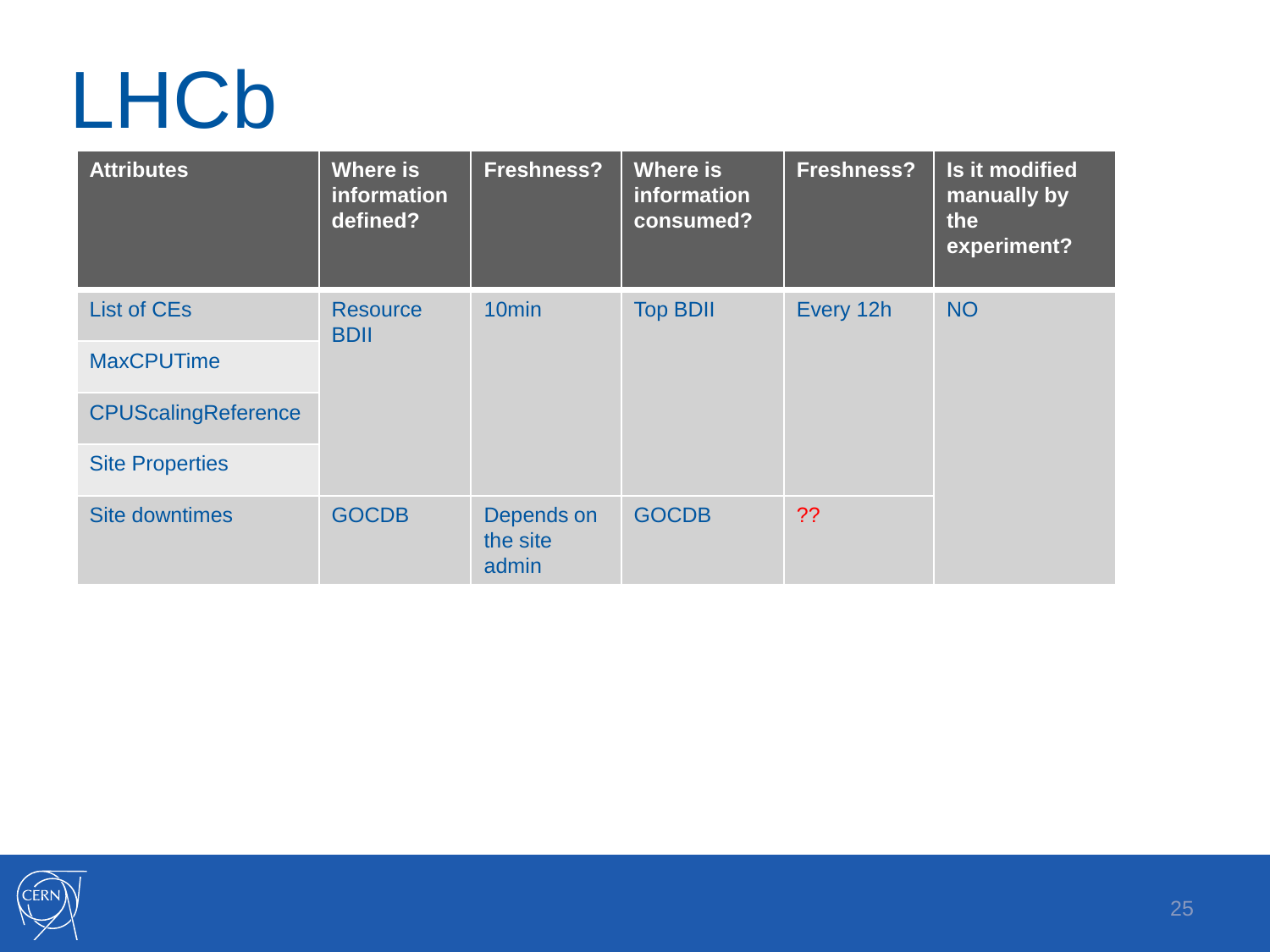## Other Information Sources

Use cases where information is taken from somewhere else

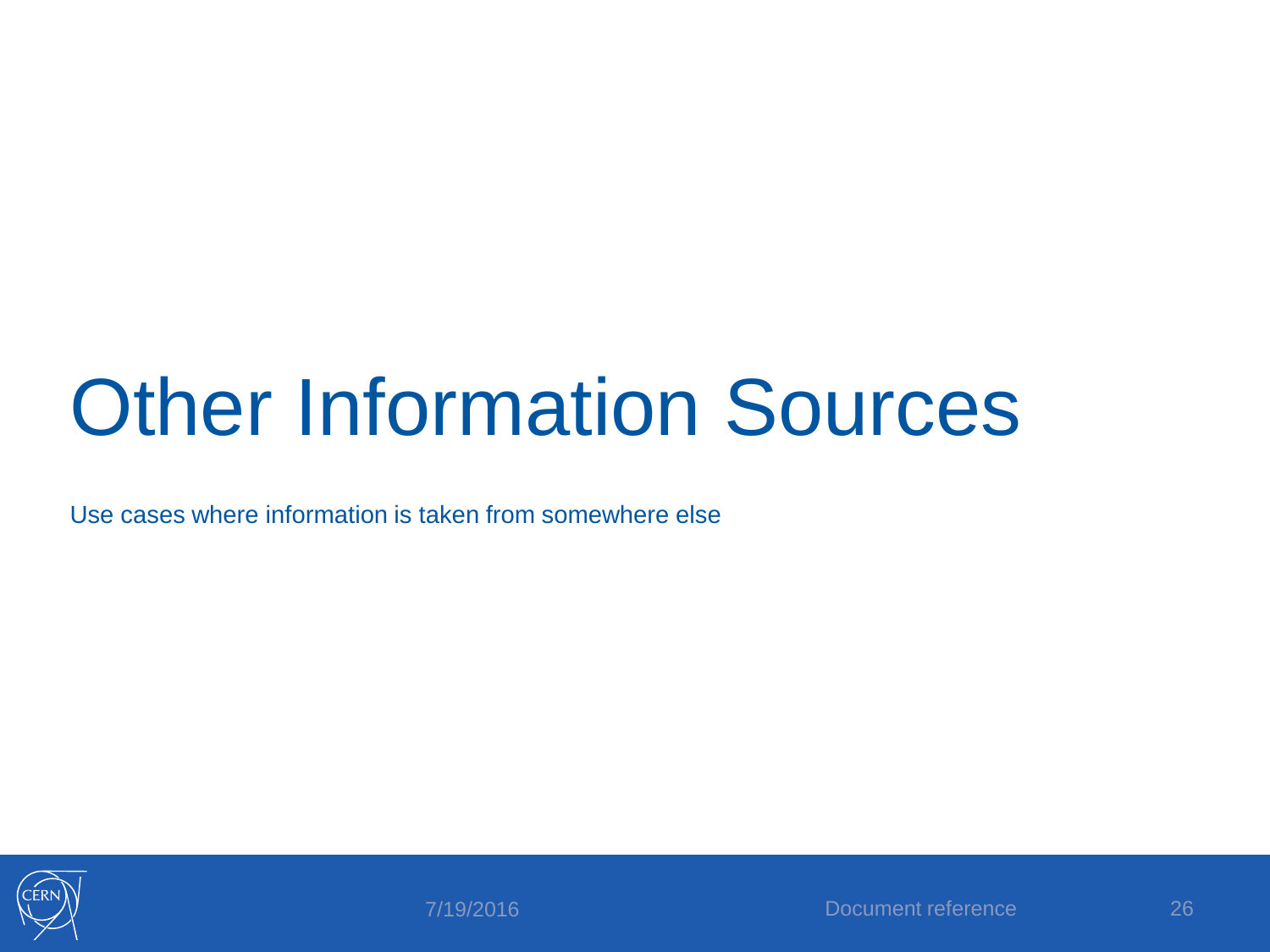## ALICE

#### • Storage

- Site admins manually provide storage information in the ALICE LDAP server
- MonALISA sensors on the SE head nodes and disk servers collect stats on what is actually available
	- Known as "xrootd info"
	- <http://alimonitor.cern.ch/stats?page=SE/table>

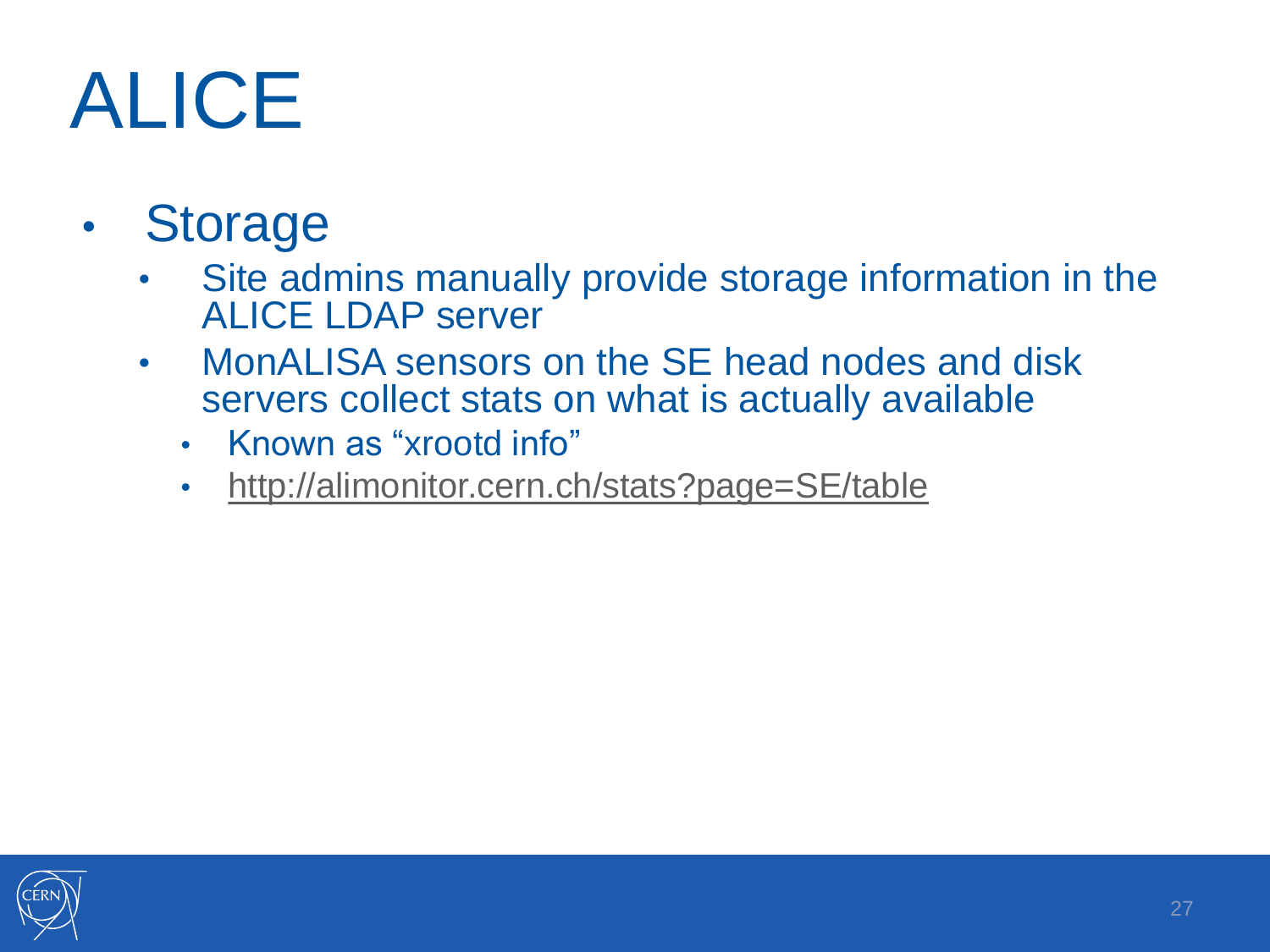## ATLAS

- Storage
	- The site admin manually define SEs endpoints in AGIS

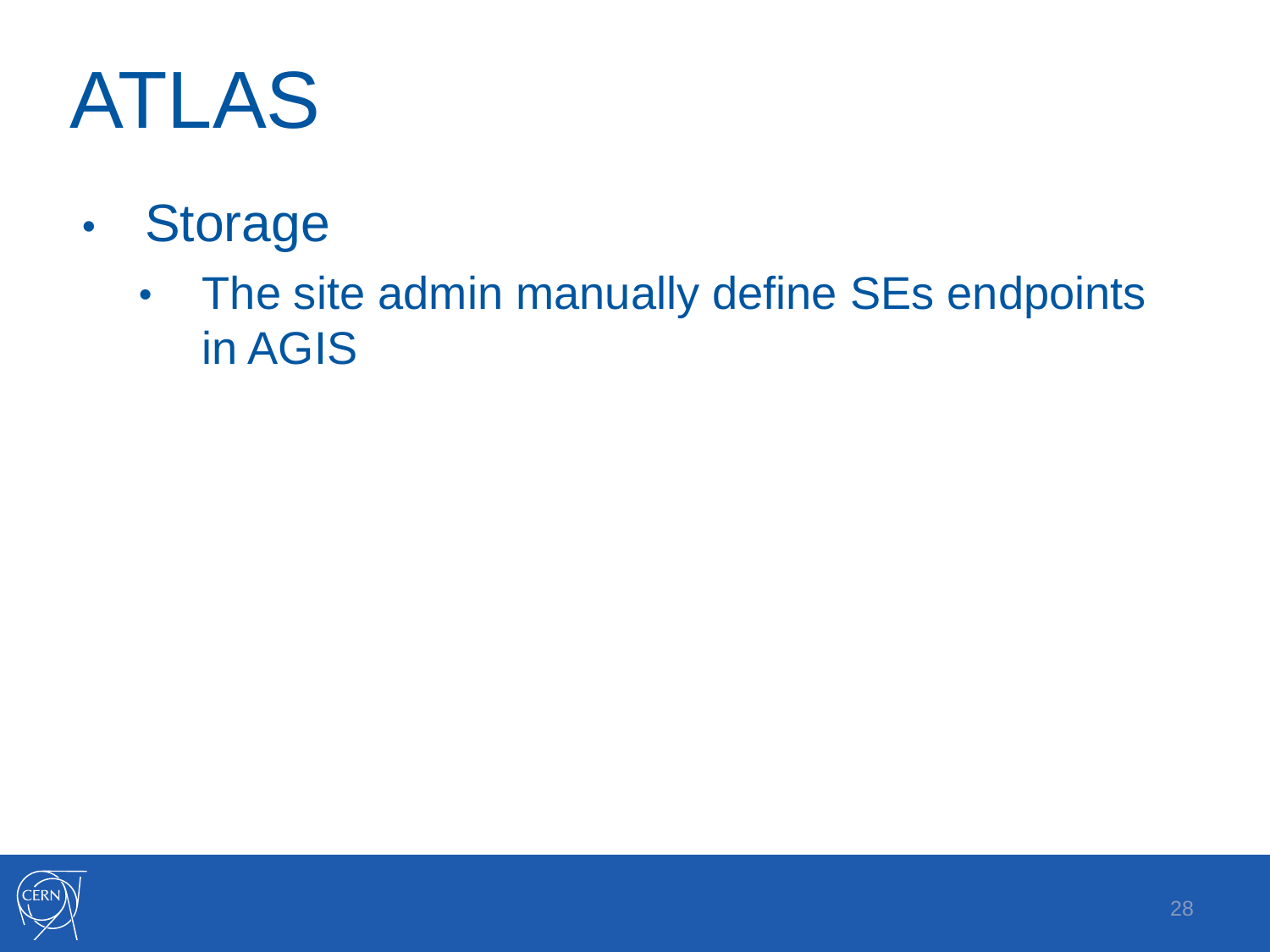## CMS

- **Storage** 
	- Maintained by each site manually in the SITECONF/PhEDEx/storage.xml file
		- Automatically published to central PhEDEx by PhEDEx agents running at the site
		- Also stored in GIT
		- No synchronisation with GOCDB/OIM
- Xrootd Federations
	- Endpoints maintained manually by the Dashboard team
- Topology vs Site downtime information
	- The VOFeed is used to complement site downtime information
	- VOFeed is not synchronised with GOCDB/OIM
	- VOFeed currently uses BDII for CEs and PhEDEx for SEs
- perfSONAR?
	- Not used by CMS at the moment